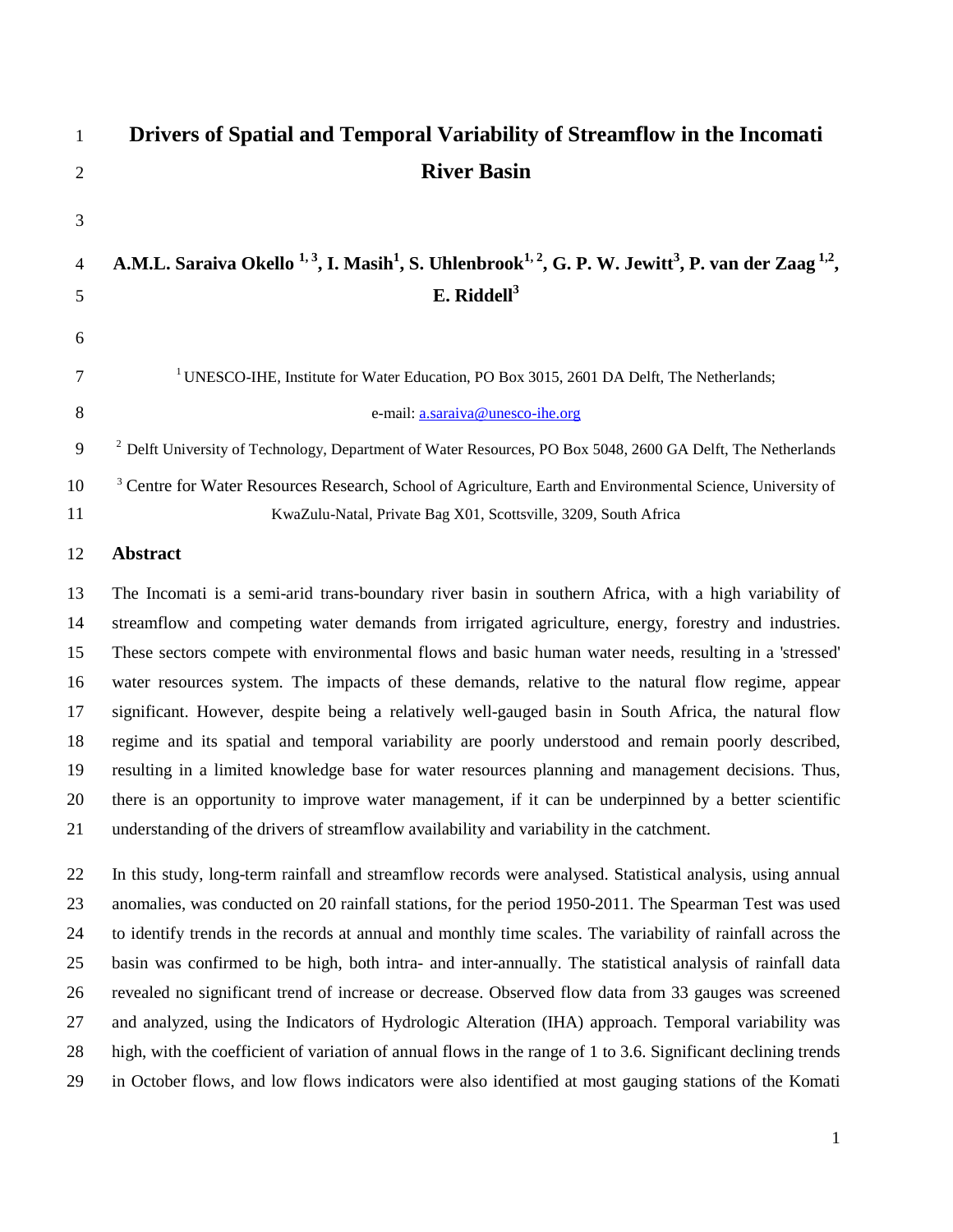and Crocodile sub-catchments; however no trends were evident on the other parameters, including high flows. The trends were mapped using GIS and were compared with historical and current land use. These results suggest that land use and flow regulation are larger drivers of temporal changes in streamflow than climatic forces. Indeed, over the past 40 years, the areas under commercial forestry and irrigated agriculture have increased over four times.

#### **1. Introduction**

 Global changes, such as climate change, population growth, urbanization, industrial development and the expansion of agriculture, put huge pressure on natural resources, particularly water [\(Jewitt, 2006a](#page-15-0)[;Milly et](#page-17-0)  [al., 2008](#page-17-0)[;Vörösmarty et al., 2010;](#page-20-0)[Miao et al., 2012](#page-16-0)[;Montanari et al., 2013\)](#page-17-1). In order to manage water in a sustainable manner, it is important to have a sound understanding of the processes that control its existence, the variability in time and space and our ability to quantify that variability [\(Jewitt et al., 2004](#page-16-1)[;Hu et al.,](#page-15-1)  [2011](#page-15-1)[;Montanari et al., 2013](#page-17-1)[;Hughes et al., 2014\)](#page-15-2).

 Water is critically important to the economies and social well-being of the predominantly rural populations of southern Africa, where environmental sustainability issues are increasingly coming into conflict with human development objectives and where data are also scarce. The local economies and livelihoods of many southern African communities are strongly dependent on agriculture and fisheries, and water availability remains one of the main constraints to development in Africa [\(Jewitt, 2006a](#page-15-0)[;Pollard](#page-17-2)  [and du Toit, 2009\)](#page-17-2). Hydro-power is also locally important, while a substantial amount of foreign income is derived from wildlife tourism in some countries of the region [\(Hughes et al., 2014\)](#page-15-2).

 Climate change intensifies the global hydrological cycle, leading to more frequent and variable extremes. For southern Africa, recent studies forecast an increase in the occurrence of drought due to decreased rainfall events [\(Shongwe et al., 2009;](#page-19-0)[Rouault et al., 2010;](#page-18-0)[Lennard et al., 2013\)](#page-16-2). Furthermore, it is expected that temperatures will rise, and thus the hydrological processes driven by it will intensify [\(Kruger and Shongwe, 2004](#page-16-3)[;Schulze, 2011\)](#page-19-1). Compounding the effect of climate change are the increased pressures on land and water use, owing to increased population and the consequent requirements for food, fuel and fibre [\(Rockström et al., 2009](#page-18-1)[;Warburton et al., 2010](#page-20-1)[;Warburton et al., 2012\)](#page-20-2). Areas of irrigated agriculture and forestry have been expanding steadily over the past decades. Urbanization also brings with it an increase in impervious areas and the increased abstraction of water for domestic, municipal and industrial purposes [\(Schulze, 2011\)](#page-19-1).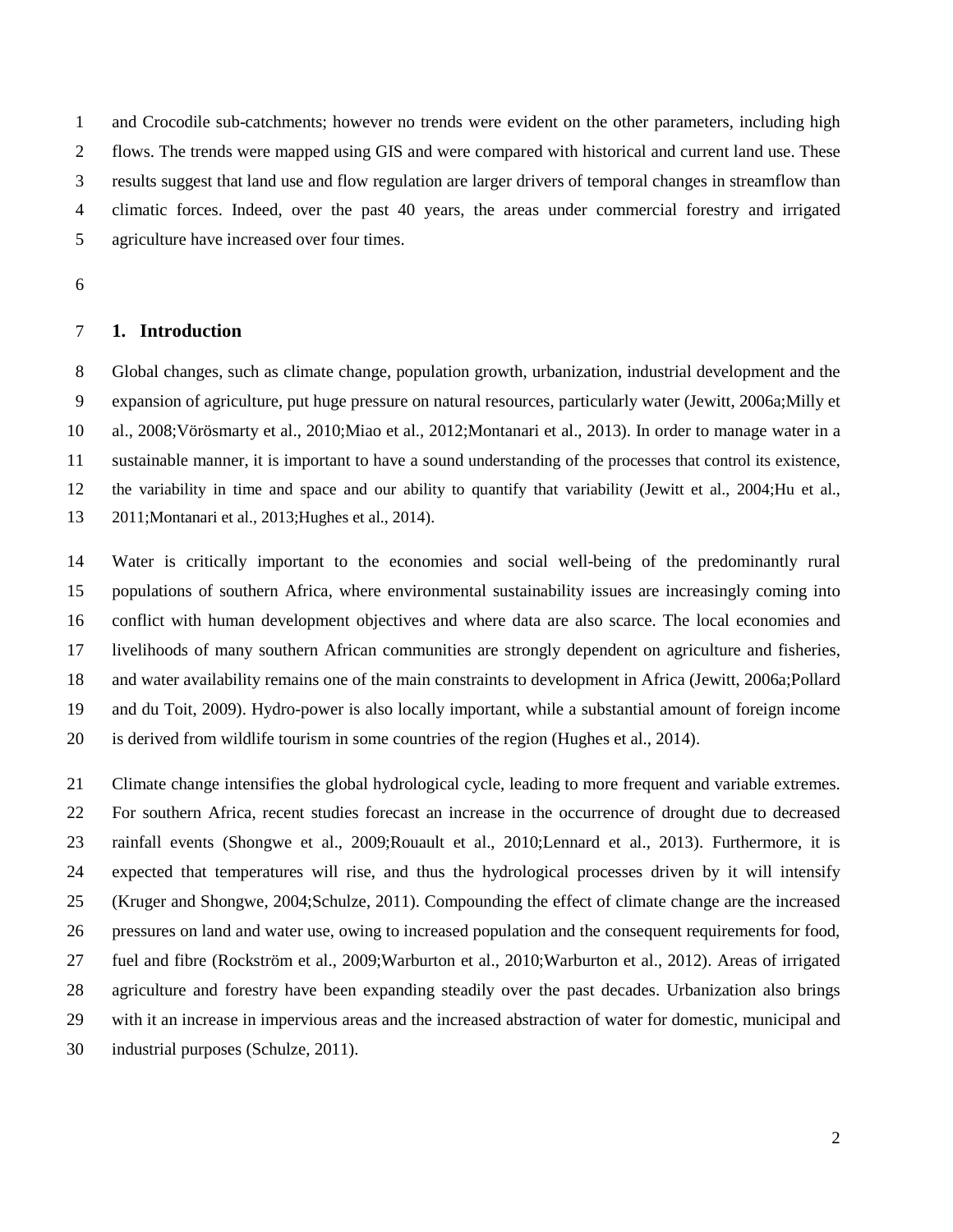In southern Africa, these pressures have led to changes in natural streamflow patterns. However, not many studies are available concerning the magnitude of such changes and what the main drivers are [\(Hughes et al., 2014\)](#page-15-2). Projections on the impact of climate change on the water resources of South Africa were investigated by [Schulze \(2012\)](#page-19-2) and streamflow trends of some southern Africa rivers have been analysed [\(Fanta et al., 2001;](#page-15-3)[Love et al., 2010\)](#page-16-4), but no such studies are available for the Incomati Basin.

 The Incomati is a semi-arid trans-boundary river basin in southern Africa, which is water-stressed because of high competing demands from, amongst others, irrigated agriculture, forestry, energy, 8 environmental flow and basic human needs provision [\(DWAF, 2009b](#page-14-0)[;TPTC, 2010\)](#page-19-3). The impact of these demands, relative to the natural flow regime, is significant. Hence, there is an opportunity to improve water management, if a better scientific understanding of water resources availability and variability can be provided [\(Jewitt, 2006a\)](#page-15-0).

 The goal of this paper is to determine whether or not there have been significant changes in rainfall and streamflow during the time of record, and what the potential reasons and implications of such changes are. The main research questions are:

- Does the analysis of precipitation and streamflow records reveal any persistent trends?
- 16 What are the drivers of these trends?
- 17 What are the implications of these trends for water management?

 The variability and changes of rainfall and streamflow records were analysed and the possible drivers of changes were identified from the literature. The spatial variation of trends on streamflow and their possible linkages with the main drivers are analysed. Based on the findings, approaches and alternatives for improved water resources management and planning are proposed.

#### **2. Methodology**

#### **2.1 Study area**

 The Incomati River Basin is located in the south-eastern part of Africa and it is shared by the Kingdom of Swaziland, the Republic of Mozambique and the Republic of South Africa [\(Figure 1\)](#page-32-0). The total basin area 27 is approximately 46 750 km<sup>2</sup>, of which 2 560 km<sup>2</sup> (5.5%) is in Swaziland, 15 510 km<sup>2</sup> (33.2%) in 28 Mozambique and 28 681 km<sup>2</sup> (61.3%) in South Africa. The Incomati watercourse includes the Komati, Crocodile, Sabie, Massintoto, Uanetse and Mazimechopes Rivers and the estuary [\(TIA, 2002\)](#page-19-4). The Komati, Crocodile and Sabie are the main sub-catchments, contributing about 94% of the natural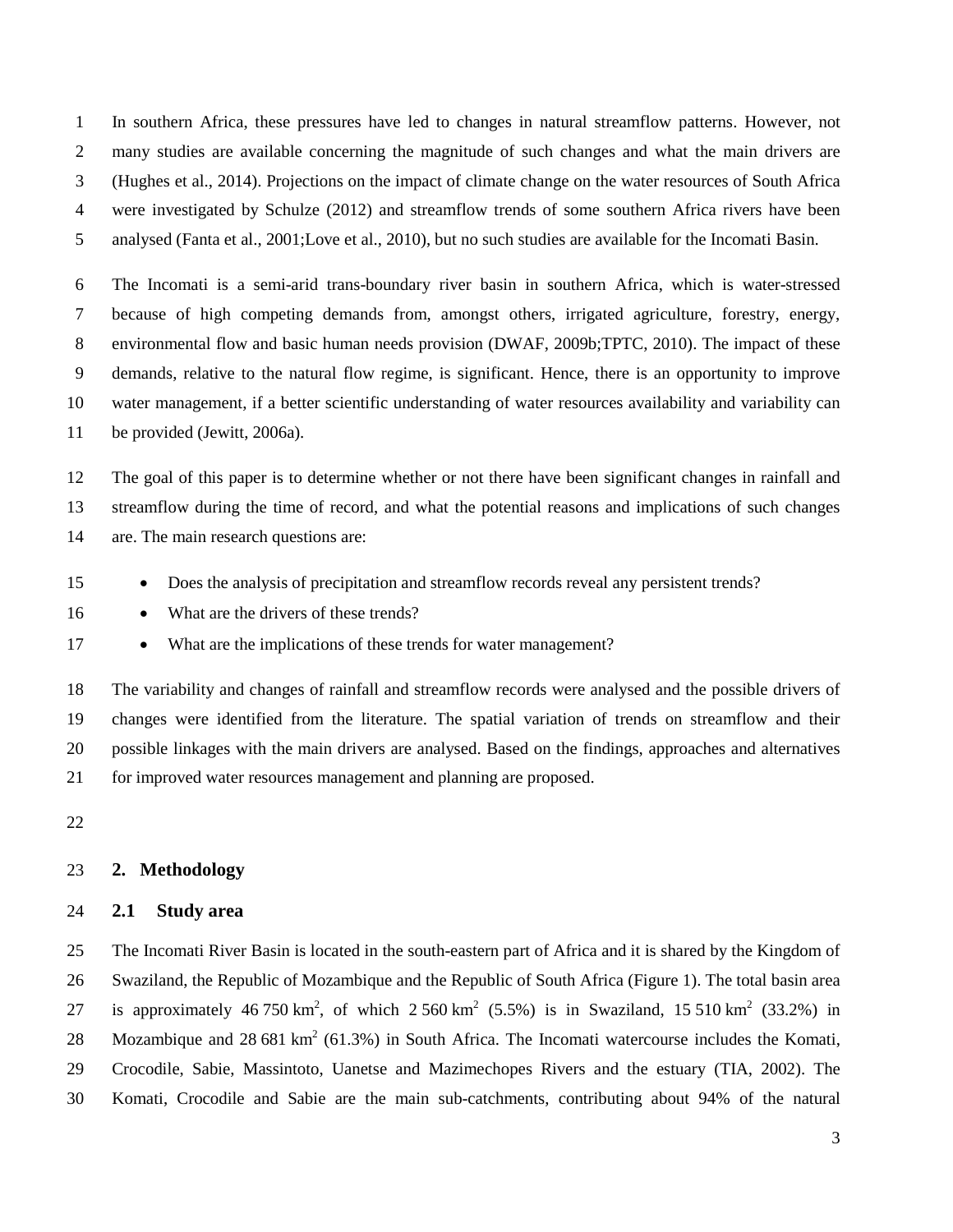discharge, with an area of 61% of the basin. The Incomati River rises in the Highveld and escarpment (2000 metres above sea level) in the west of the basin and drops to the coastal plain in Mozambique. The general climate in the Incomati River Basin varies from a warm to a hot humid climate in Mozambique to 4 a cooler dry climate in South Africa in the west. The mean annual precipitation of about 740 mma<sup>-1</sup> falls entirely during the summer months (October to March). The Incomati [\(Figure 1\)](#page-32-0) can be topographically and climatically divided into three areas [\(TPTC, 2010\)](#page-19-3):

- $\bullet$  High escarpment, with a high rainfall (800 to 1600 mma<sup>-1</sup>), low temperatures (mean annual 8 average of 10 to 16<sup>o</sup>C) and lower potential evaporation (1600 to 2000 mma<sup>-1</sup>);
- Highveld and middle Lowveld, which lies between the Drakensberg and the Lebombo Mountains, 10 warmer than the escarpment (mean annual average of 14 to 22  $^{\circ}$ C), with rainfall that reduces towards the east (400 to 800 mma<sup>-1</sup>) and high potential evaporation (2000 to 2200 mma<sup>-1</sup>);
- Coastal plain, located mostly in Mozambique, with higher temperatures (mean annual average of 20 to 26  $^{\circ}$ C) and lower rainfall (400 to 800 mma<sup>-1</sup>) in the west, increasing eastward towards the coast, where there is also high potential evaporation  $(2200 \text{ to } 2400 \text{ mm}^{-1})$ .

 The geology is complex, characterized by sedimentary, volcanic, granitic and dolomitic rocks, as well as quaternary and recent deposits [\(Van der Zaag and Vaz, 2003\)](#page-19-5). The soils in the basin are highly variable, ranging from moderately deep clayey loam in the West, to moderately deep sandy loam in the Central areas and moderately deep clayey soils in the East. The dominant land uses in the catchment are commercial forest plantations of exotic trees (pine, eucalyptus) in the escarpment region, dryland crops (maize) and grazing in the Highveld region and irrigated agriculture (sugarcane, vegetables and citrus) in the Lowveld [\(DWAF, 2009b;](#page-14-0)[Riddell et al., 2013\)](#page-18-2). In the Mozambican coastal plains, sugarcane and subsistence farming dominate. A substantial part of the basin has been declared a conservation area, which includes the recently established Greater Limpopo Transfrontier Park (the Kruger National Park in South Africa and the Limpopo National Park in Mozambique are part of it) [\(TPTC, 2010\)](#page-19-3).

 The level of water abstraction in the Incomati River is very high and the actual water demand is projected to increase in the future, as a result of further economic development and population growth [\(Nkomo and](#page-17-3)  [van der Zaag, 2004](#page-17-3)[;LeMarie et al., 2006](#page-16-5)[;Pollard et al., 2011\)](#page-18-3). The consumptive use of surface water 28 amounts to more than 1,880 million cubic metres per annum  $(10^6 \text{m}^3 \text{a}^{-1})$ , which represents 51% of the average amount of surface water generated in the basin [\(Van der Zaag and Vaz, 2003\)](#page-19-5). The major water consumers (see [Table 1](#page-21-0) and Table 2), accounting for 91% of all consumptive water uses, are the irrigation and forestry sectors, followed by inter-basin water transfers to the Umbeluzi Basin and the Olifants Catchment in the Limpopo Basin [\(Van der Zaag and Vaz, 2003](#page-19-5)[;DWAF, 2009b;](#page-14-0)[TPTC, 2010\)](#page-19-3). Since the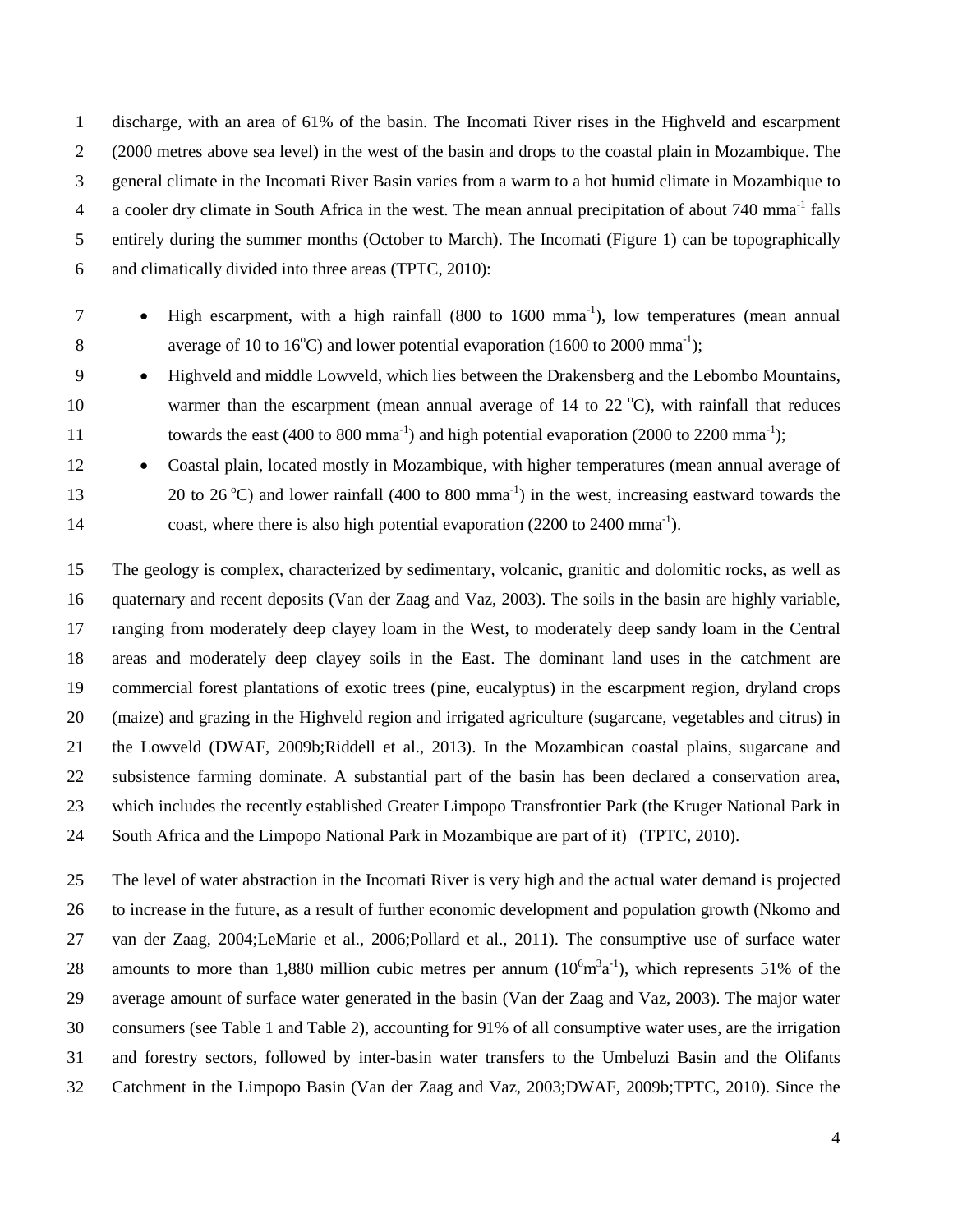1950s the area of irrigated agriculture and forestry has increased steadily, particularly in the Komati and Crocodile systems (Table 2).

### **2.2 Data and Analysis**

#### **2.2.1 Rainfall**

 Annual, monthly and daily rainfall data for Southern Africa for the period of 1905 to 2000 was extracted from the [Lynch \(2003\)](#page-16-6) database. The database consists of daily precipitation records for over 12000 stations in Southern Africa, and data quality was checked and some data was patched. The main custodians of rainfall data are SAWS (South Africa Weather Service), SASRI (South Africa Sugarcane Research Institute) and ISCW (Institute for Soil Climate and Water). About 20 stations out of 374 available for Incomati were selected for detailed analysis. The selection criteria were the quality of data, evaluated by the percentage of reliable data in the database, and the representative spatial coverage of the basin. Eight of the 20 stations' time series were extended up to 2012, using new data collected from the SAWS.

 The spatial and temporal heterogeneity in rainfall across the study area was characterised using statistical analysis and annual anomalies. The time series of annual and monthly rainfall from each station was subjected to the Spearman Test, in order to identify trends for the period of 1950-2000 and 1950-2011. Two intersecting periods were chosen, to evaluate the consistency of the trends. Due to natural climatic variability, there are sequences of wetter and drier periods, so some trends appearing in a specific period might be absent when a longer or shorter period is considered. The Pettitt Test [\(Pettitt, 1979\)](#page-17-4) is used to detect abrupt changes in the time series. Potential change points divide the time series in two sub-series. Then the significance of change of mean and variance of the two sub-series is evaluated by F and T-tests. Potential change points were evaluated with a 0.8 probability threshold and significance of change was assessed with F and T-test at 95% confidence level. [\(Zhang et al., 2008](#page-20-3)[;Love et al., 2010\)](#page-16-4). The annual and monthly time series were also analysed for the presence of serial correlation. Tests were carried out using SPELL-stat v.1.5.1.0B [\(Guzman and Chu, 2004\)](#page-15-4).

#### **2.2.2 Streamflow**

 Streamflow data of 104 gauging stations in South Africa (obtained from the Department of Water Affairs DWA) and two gauging stations in Mozambique (obtained from ARA-Sul) was used in this study. Long time series of flow data was not available in Swaziland. Based on the quality of data, time series length, influence of infrastructure (dams, canals) and spatial distribution, 33 stations were selected for detailed analysis [\(Table 3](#page-23-0) and [Figure 2\)](#page-32-1). As this catchment is highly modified, very few stations could be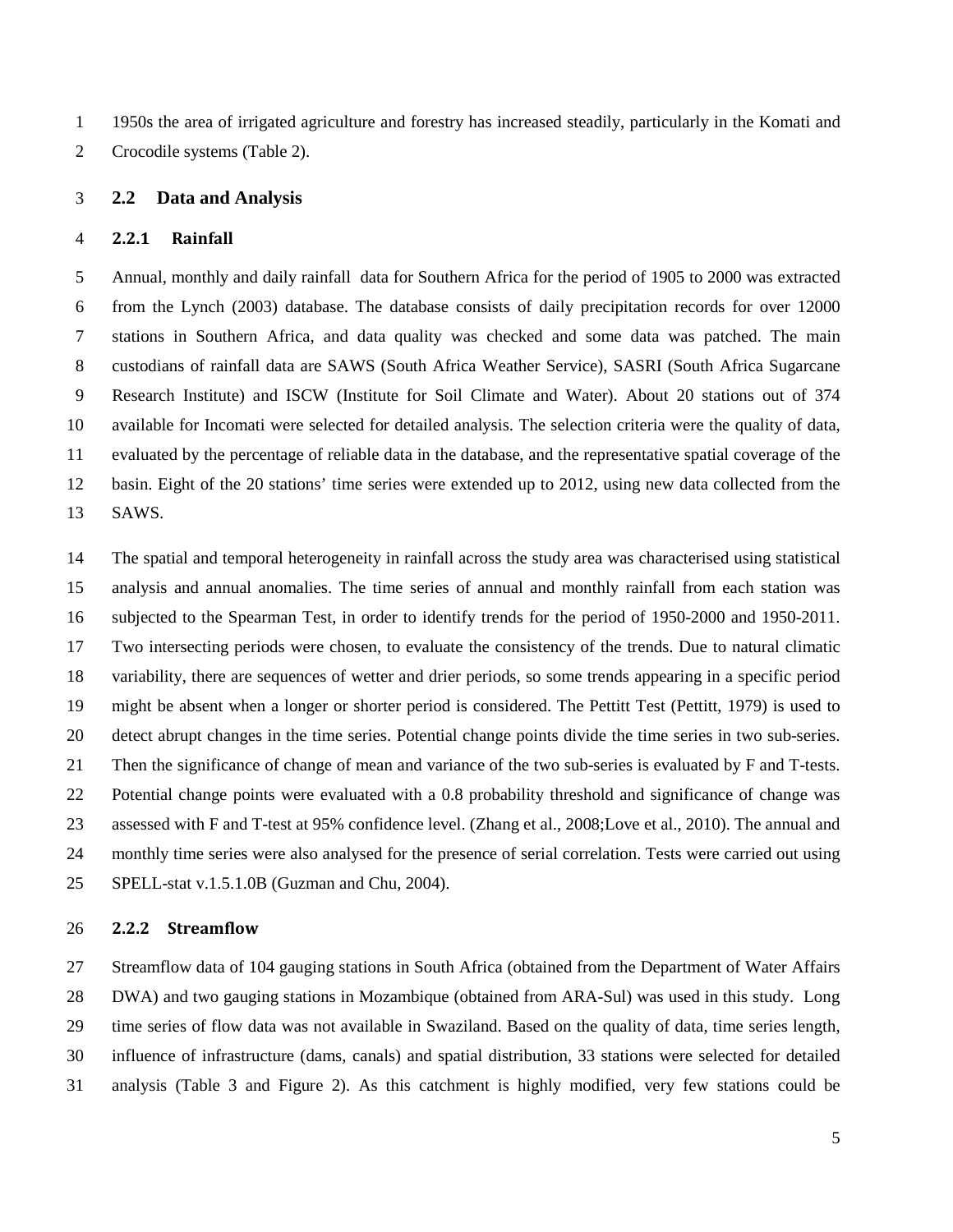considered not impacted by human interventions. Data from pristine catchments can reveal the dynamics of natural variability of streamflow, and isolate the impacts of climate change on streamflow. An analysis of the indicators of hydrologic alteration was conducted, to identify patterns and trends of the streamflow record (a single period analysis for the entire time series and for the period of 1970-2011), as well as to assess the impact of infrastructure on the streamflow (two-period analysis, before and after the major infrastructure development).

## **2.2.3 Indicators of Hydrologic Alteration**

 The US Nature Conservancy developed a statistical software program known as the "Indicators of Hydrologic Alteration" (IHA) for assessing the degree to which human activities have changed flow regimes. The IHA method [\(Richter et al., 1996;](#page-18-4)[Richter et al., 2003](#page-18-5)[;Richter and Thomas, 2007\)](#page-18-6) is based upon the concept that hydrologic regimes can be characterized by five ecologically-relevant attributes, listed in Table 4: (1) magnitude of monthly flow conditions; (2) magnitude and duration of extreme flow events (e.g. high and low flows); (3) the timing of extreme flow events; (4) frequency and duration of high low flow pulses; and (5) the rate and frequency of changes in flows. It consists of 67 parameters, which are subdivided into two groups-33 IHA parameters and 34 Environmental Flow Component parameters. These hydrologic parameters were developed based on their ecological relevance and their ability to reflect human-induced changes in flow regimes across a broad range of influences including dam operations, water diversions, ground-water pumping, and landscape modification [\(Mathews and](#page-16-7)  [Richter, 2007\)](#page-16-7). 33 selected gauges from the Incomati Basin were analysed with this method using daily flow data. Many studies successfully applied the methodology of "Indicators of Hydrologic Alteration", in order to assess impacts on streamflow caused by anthropogenic drivers [\(Maingi and Marsh,](#page-16-8)  [2002](#page-16-8)[;Taylor et al., 2003](#page-19-6)[;Mathews and Richter, 2007](#page-16-7)[;De Winnaar and Jewitt, 2010](#page-14-1)[;Masih et al., 2011\)](#page-16-9). In the case of the present study, the indicators of magnitude of monthly flow, magnitude and duration of extreme flow, as well as timing were analysed for the period 1970-2011, to assess whether consistent trends of increase or decrease of the hydrological indicators were present.

 The IHA software was used to identify trends of the streamflow time series, based on the regression of least squares. This trend is evaluated with the P value, and only trends with P≤0.05 were considered significant trends, the value of the slope of the trend line indicating increasing or decreasing trend. This information was compiled and mapped for the various hydrological indicators using ArcGIS 9.3.

## **2.2.4 Land use analysis**

 Land use was analysed, based on secondary data, as remote sensing maps are only available since most of the current forestry plantations were already established. Additionally, a map of current land use (2011)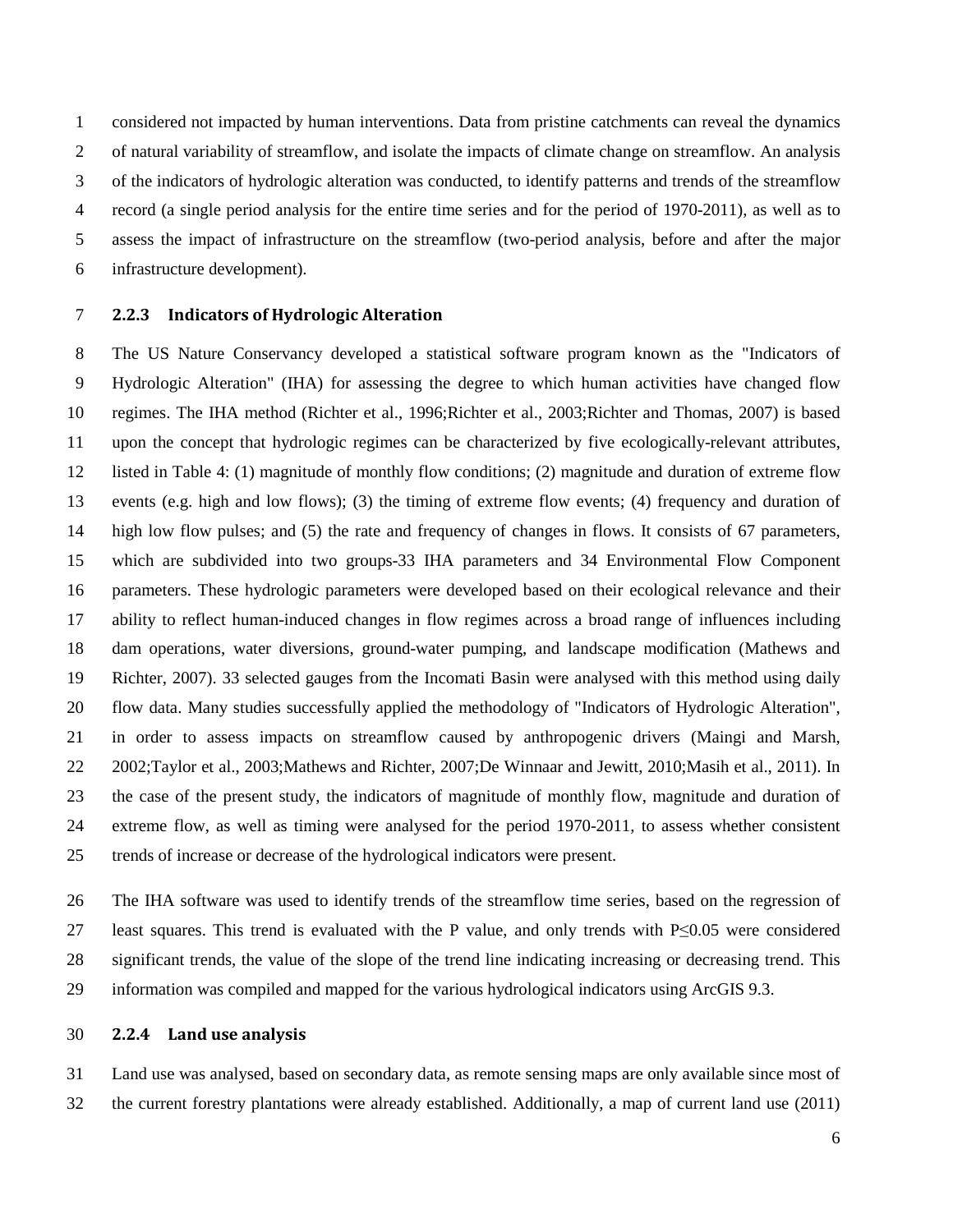[\(Jarmain et al., 2013\)](#page-15-5) and land use of 2000 [\(Van den Berg et al., 2008\)](#page-19-7) were compared with the maps of trends of indicators of hydrologic alteration. Where the occurrence of trends in flow regime was consistent with the changes in land use, this the temporal evolution of the land use changes were further investigated.

## **3. Results**

## **3.1 Rainfall**

 Data series of 20 rainfall stations were statistically analysed for the period 1950-2011 (Table 5). The variability of rainfall across the basin was confirmed to be high, both intra- and inter-annually, with a wide range between years. This variability is highest for the stations located in mountainous areas. The variability across the basin is also significant, as illustrated by the box plot of [Figure 3.](#page-32-2)

 The Spearman Trend Test revealed that only 5 of the 20 investigated stations showed significant trends of increase (2 stations) and decrease (3 stations). However, the stations that presented significant trends are also stations with lower percentage of reliability, thus it is possible that the trend identified could be affected by data infilling procedures. There was no serial correlation of annual and monthly time series. Some change points were identified using the Pettitt Test, mostly in the years 1971 and 1978 [\(Table 5\)](#page-26-0). Only two stations out of the twenty studied showed significant change towards a wetter regime (Riverbank and Manhica).

 Monthly rainfall also does not exhibit any clear trend in most stations. This is consistent with the larger scale analyses conducted by [Schulze \(2012\)](#page-19-2) for South Africa and [Shongwe et al. \(2009\)](#page-19-0) for Southern Africa.

 [Mussá et al. \(2013\)](#page-17-5) studied the trends of annual and dry extreme rainfall, using the Standardized Precipitation Index (SPI) and also found no significant trends in annual rainfall extremes across the Crocodile sub-catchment.

## **3.2 Variability of streamflow**

 The metrics of the different hydrologic indicators were compiled as an output of the IHA analysis, which is illustrated for the gauging stations located at the outlet (or the most downstream) of each main sub- catchment in [Table 6.](#page-28-0) The variability is described, using non-parametric statistics (median and coefficient of dispersion), because the hydrological time series are not normally distributed, but positively skewed.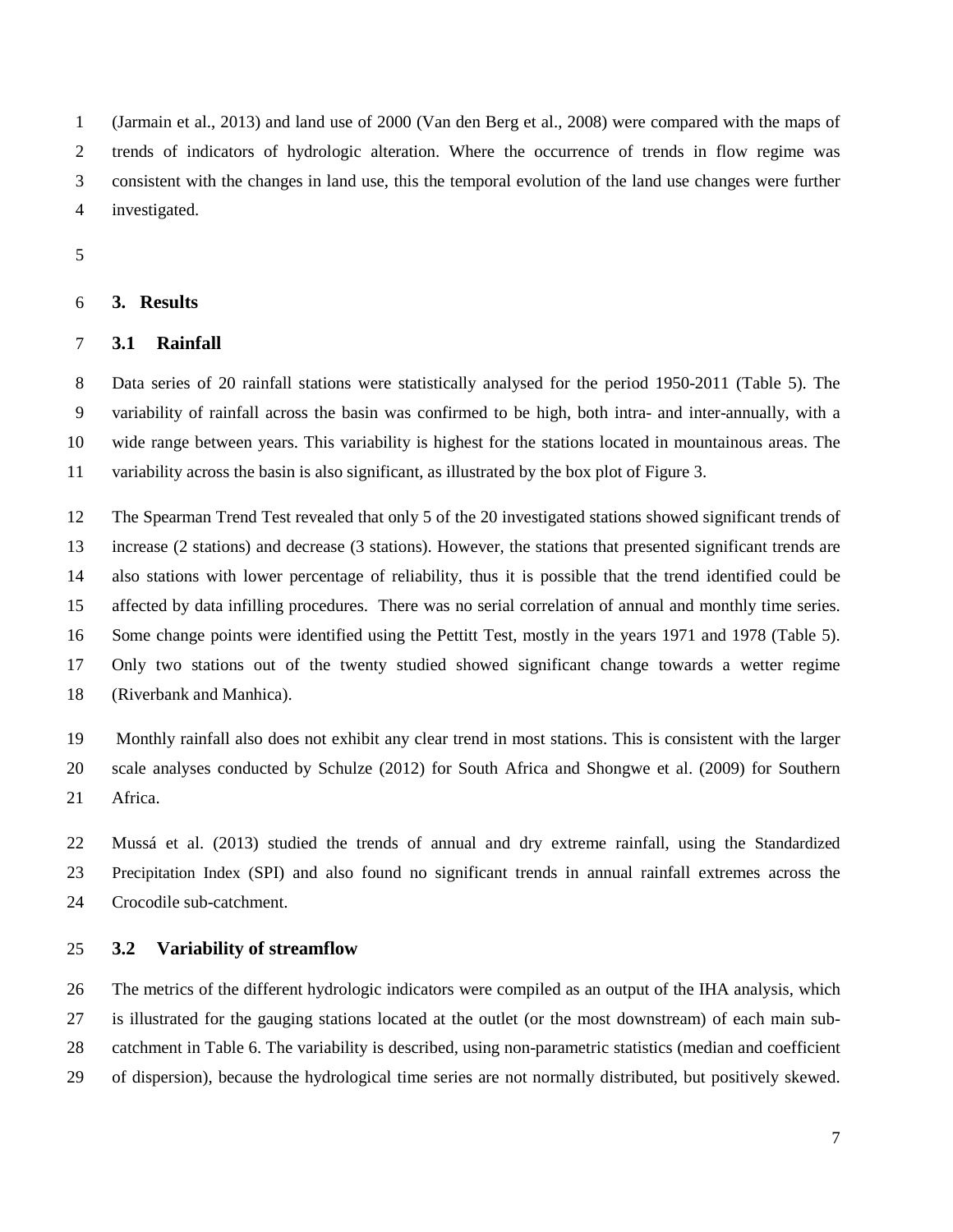1 The coefficient of dispersion (CD) is defined as CD= (75th percentile - 25th percentile) / 50th percentile. The larger the CD, the larger the variation of the parameter will be.

 The flow patterns are consistent with the summer rainfall regime, with highest flow and rainfall events associated with tropical cyclone activity in January-March.

 A comparison of the flow normalized by area [\(Figure 4\)](#page-32-3) for the main sub-catchments reveals that Sabie yields a higher runoff than Komati and Crocodile. This is the case because the observed streamflows include the impact of water abstractions and streamflow reduction activities, which are more intense in 8 the Komati and Crocodile sub-catchments [\(Hughes and Mallory, 2008;](#page-15-6)[Mallory and Hughes, 2012\)](#page-16-10).

 Another aspect to note is that the flows of February are likely to be higher than observed records, but high streamflow extremes are not fully captured by the current monitoring network, due to gauge limits.

## **3.3 Trends in streamflow**

 [Figure 5](#page-32-4) presents a spatial plot of trends for selected hydrological indicators for the periods 1970-2011 (Figure 5a) and 1950-2011 (Figure 5b). The significant trends are highlighted with a circle. Table 7 presents the slope of the trend lines and P values for the gauges located at the outlet, or the most downstream point of each main sub-catchment. There is a significant trend of decreasing mean flow in October in almost all stations, especially the ones located on the main stem of the Crocodile and the Komati. October is the month of the start of the rainy season, when the dam levels are lowest and irrigation water requirements highest [\(DWAF, 2009a](#page-14-2)[;ICMA, 2010\)](#page-15-7).

 This trend is consistent with the decreasing trends of minimum flows, as exemplified by the 7-day minimum. In contrast, it can be seen that the count of low pulses increased significantly in many gauges, which indicates the more frequent occurrence of low flows. Another striking trend is the significant increase of the number of reversals at almost all stations. Reversals are calculated by dividing the hydrologic record into "rising" and "falling" periods, which correspond to periods in which daily changes in flows are either positive or negative, respectively. The number of reversals is the number of times that flow switches from one type of period to another. The observed increased number of reversals is likely due to the effect of flow regulation and water abstractions.

 The significant trends (95% confidence level of the various indicators were counted per station and plotted on a map (Figure 6). Most significant decreasing trends occur in the Komati and Crocodile systems, which are also the most stressed sub-catchments. An interesting aspect is that some of the trends cross-compensate each other. Some of the positive trends occurring on the tributaries of the Crocodile, for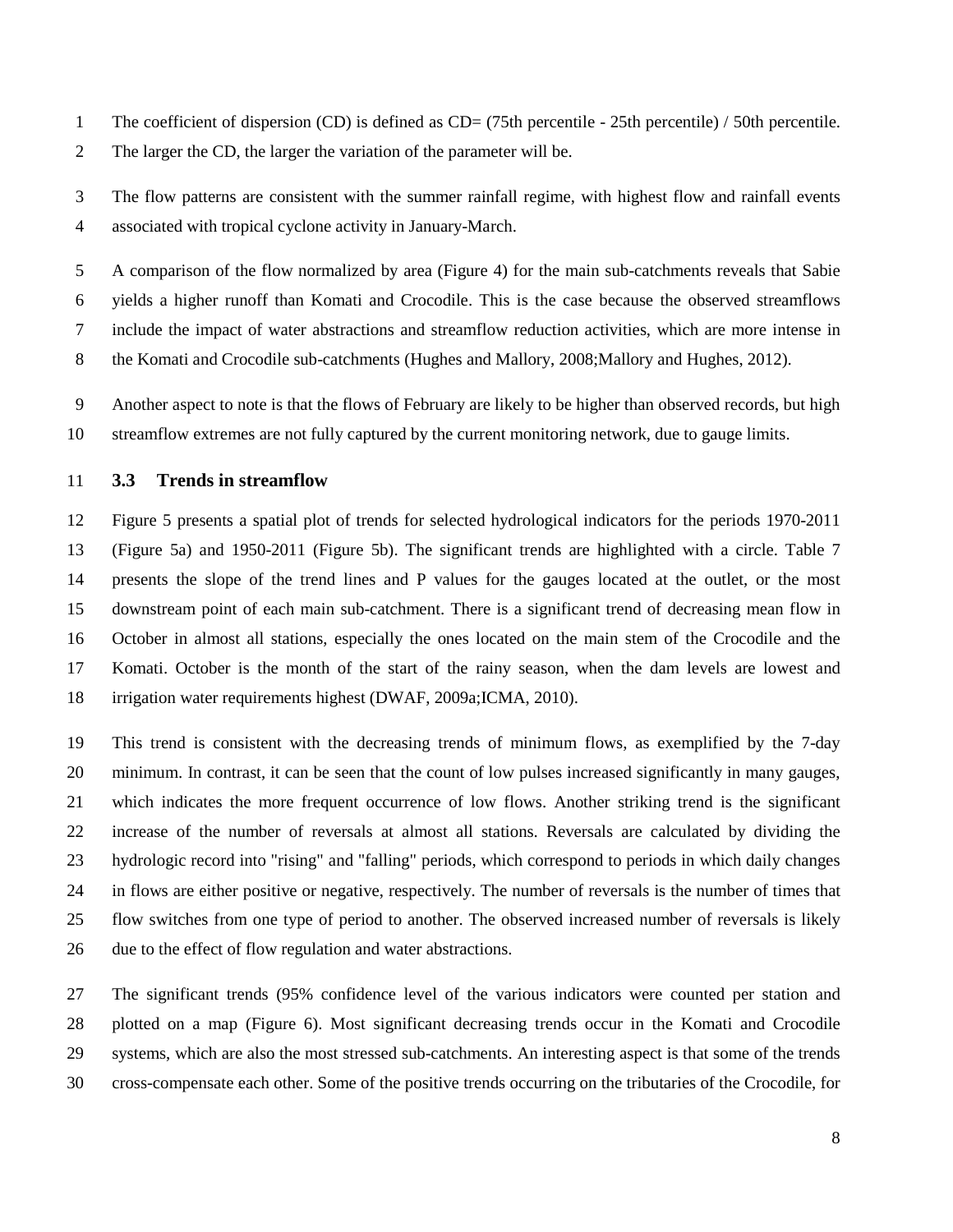example, the October Median Flow and baseflow are cancelled out when moving down the main stem of the river.

 The cross-compensation can also be observed at basin-scale on the Sabie, where the trends of decreasing flows are not so frequent or significant. It is likely that this occurs because the majority of the Sabie falls under the conservation area of the Kruger National Park (KNP) and therefore fewer abstractions occur compared to other sub-catchments, as illustrated in Table 1. The KNP has been playing an important role in the catchment management fora set up by the Inkomati Catchment Management Agency (ICMA), which concern the provision of environmental minimum flows, in order to maintain ecosystem services and biodiversity in the Park [\(Pollard et al., 2012;](#page-18-7)[Riddell et al., 2013\)](#page-18-2).

 Table 7 illustrates that many of the trends observed in the Sabie sub-catchment contrast those observed in the Komati and Crocodile sub-catchments. Thus, the trends observed in downstream –Magude (station E43) in Mozambique are the result of a combination of the positive effect of the conservation approach of

KNP on the Sabie, and the negative effect of flow reductions in the Crocodile and the Komati.

 The Komati sub-catchment (at Tonga gauge, X1H003) is where most negative trends occur, particularly significant during the months of October, June and July [\(Table 7](#page-30-0) and [Figure 6\)](#page-32-5). At the downstream end of the Crocodile (at Tenbosch gauge, X2H016) similar trends are not visible, because of cross- compensations: the Kaap and Elands tributaries both have significant decreasing trends of their mean monthly flows, as well as the low flows; the Kwena Dam, located on the main stem of the Crocodile, on the other hand, is managed in a way to augment the flows during the dry season.

 It is important to note that these trends are even more pronounced, when longer time series are considered. Two examples from the Crocodile Basin are presented below.

#### **3.3.1 Example of decreasing trends: Noord Kaap X2H010**

 The Noord Kaap gauge (X2H010), located on a tributary of the Crocodile sub-catchment, displays the most intriguing trends. Out of the 33 IHA indicators, this gauge had 12 significant trends, 10 of which negative, indicating a major shift in flow regime. The decreasing trends occur in all months, but are more pronounced during low flow months, particularly September [\(Figure 8\)](#page-32-6) and October. There is a significant decrease of high flows and small floods and an increase of extreme low flows. However, there is no record of the presence of a dam or major infrastructure [\(DWAF, 2009d\)](#page-15-8). The areal rainfall for the drainage area of this gauge do not show a significant decreasing trend, which suggests that the reduction observed in streamflow should be a result of land use change, namely, conversion to forestry and irrigated land. Figure 9 illustrates the comparison of median monthly flows for the two periods. From the analysis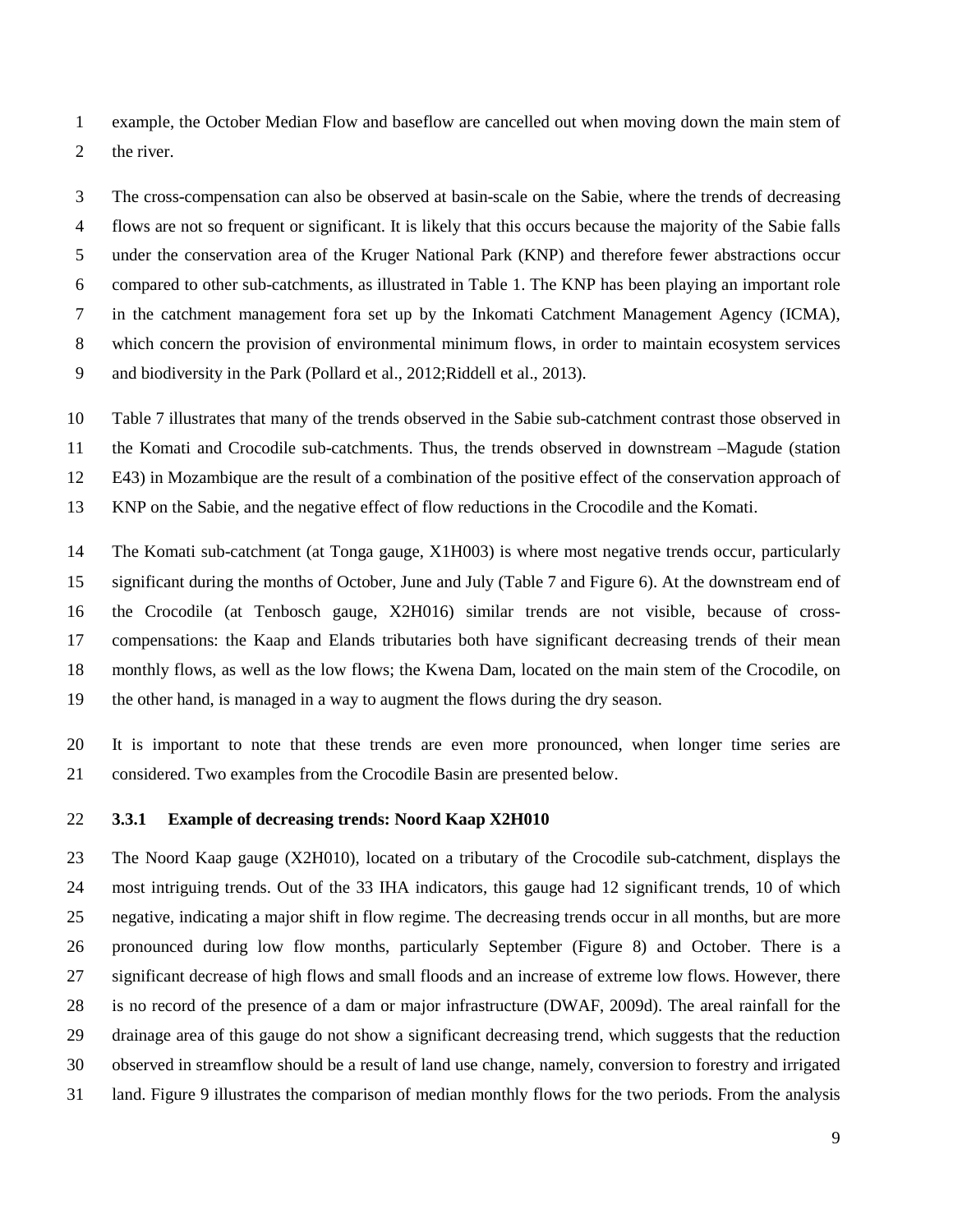of land use changes over time [\(Table 2\)](#page-22-0), it can be seen that the sharp decrease of mean monthly flows during the 1960s coincides with an increase of the area under irrigated agriculture. During the 1970s there was also a great increase of area under forestry, namely, Eucalyptus [\(DWAF, 2009a\)](#page-14-2). Commercial forestry consumes more water through evaporation than the native vegetation it replaces, therefore, under the South African NWA, it must be licensed as a water user, which is termed a Streamflow Reduction Activity (SFRA) [\(Jewitt, 2002;](#page-15-9)[Jewitt, 2006b\)](#page-15-10). A recent study by [van Eekelen et al. \(2015\)](#page-19-8) finds that stream flow reduction due to forest plantations may be twice or even three times more than allowed by the Interim IncoMaputo Agreement.

#### **3.3.2 Impact of the Kwena Dam on streamflows of the Crocodile River**

 The Kwena Dam is the main reservoir on the Crocodile system, located upstream in the catchment, commissioned in 1984. The dam is used to improve the assurance of supply of water for irrigation purposes in the catchment. The Montrose gauge (X2H013) is located a few kilometres downstream of this dam. The two-period (1959-1984 and 1986-2011) analysis illustrates the main impacts of Kwena Dam on the river flow regime, namely the dampening of peak flows and an increase of low flows. These results are consistent with the analysis conducted by [Riddell et al. \(2013\),](#page-18-2) which found significant alterations of natural flow regime in the Crocodile Basin over the past 40 years. Similar impacts were found in studies in different parts of the world [\(Richter et al., 1998;](#page-18-8)[Bunn and Arthington, 2002;](#page-14-3)[Maingi and Marsh,](#page-16-8)  [2002](#page-16-8)[;Birkel et al., 2014\)](#page-14-4).

 It can be seen that this reservoir is managed to augment the low flows and attenuate floods. This change in the flow regime influences the streamflow along the main stem of the Crocodile River, but as tributaries join and water is abstracted, the effect is reduced. At the outlet at Tenbosch gauge X2H016 [\(Figure 6](#page-32-5) and [Table 7\)](#page-30-0), the effects of flow regulation and water abstractions have counter-balanced the contrasting trends observed upstream.

## **3.3.3 Impact of anthropogenic actions**

 As can be seen from water use information, the impacts of land use change and water abstractions are the main drivers of changes in the flow regime on the Incomati. However, the situation is variable along the catchment. In the Sabie system, in spite of large areas of commercial forestry in the headwaters, the indicators of mean, annual and low flows do not show significant trends [\(Table 7\)](#page-30-0). This can be explained by the fact that most of the forestry area was already established during the period of analysis (1970- 2011)[\(DWAF, 2009c\)](#page-15-11). The fact that a large proportion of the Sabie sub-catchment is under conservation land use (KNP and other game reserves) also plays an important role in maintaining the natural flow regime.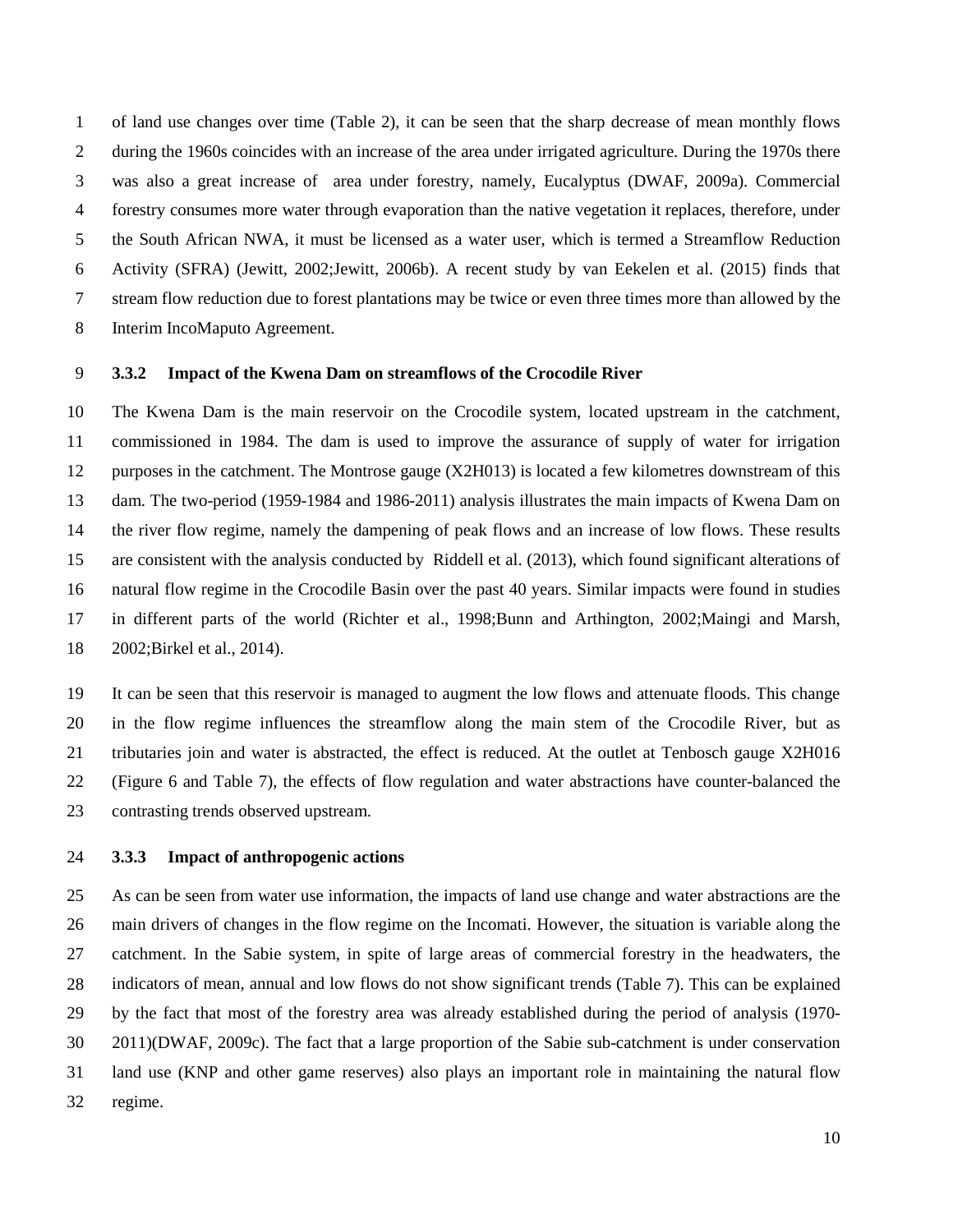On the Crocodile, however, irrigated agriculture, forestry and urbanization were the most important anthropogenic drivers. They affect the streamflow regime, the water quantity and possibly the water quality as well (beyond the scope of this analysis). This has important implications when environmental flow requirements and minimum cross-border flows need to be adhered to. [Pollard and du Toit \(2011\)](#page-17-6) and [Riddell et al. \(2013\)](#page-18-2) have demonstrated that the Crocodile River is not complying to environmental flow requirements during most of the dry season at the outlet.

 On the Komati, the strategic water uses, which have first priority (such as the water transfers to ESKOM plants in the Olifants Catchment and to irrigation schemes in the Umbeluzi) [\(Nkomo and van der](#page-17-3) Zaag, [2004](#page-17-3)[;DWAF, 2009b\)](#page-14-0), have a high impact on streamflows. Because of other water allocations, for irrigation, forestry and other industries, steady trends of decreasing flows could be identified. This is another system where the environmental flows and cross-border requirements are often not met during the dry season [\(Pollard and du Toit, 2011;](#page-17-6)[Mukororira, 2012](#page-17-7)[;Riddell et al., 2013\)](#page-18-2).

#### **4. Discussion**

# **4.1 Limitations of this study**

 The available data series have some gaps, especially during high flow periods. Because of this, the analysis of high flow extremes is highly uncertain. For the trend analysis, the period of common data followed the construction of several impoundments and other developments.

 Another challenge is the disparity of data availability across the different riparian countries. In Mozambique, only two gauges had reliable flow data for this analysis, representing the entire Lower Incomati system. The rivers Massintoto, Uanetse and Mazimechopes, in Mozambique do not have active flow gauges. There is definitely a need to strengthen the hydrometric monitoring network in the Mozambican part of the basin, as well as on the tributaries originating in the Kruger National Park.

## **4.2 What are the most striking trends and where do they occur?**

The analysis resulted in the identification of major trends, including:

 • Decreasing trends of the magnitude of monthly flow (significant for low flow months, e.g. October), minimum flow (1-, 3-, 7-, 30 and 90-day minimum) and the occurrence of high flow pulses;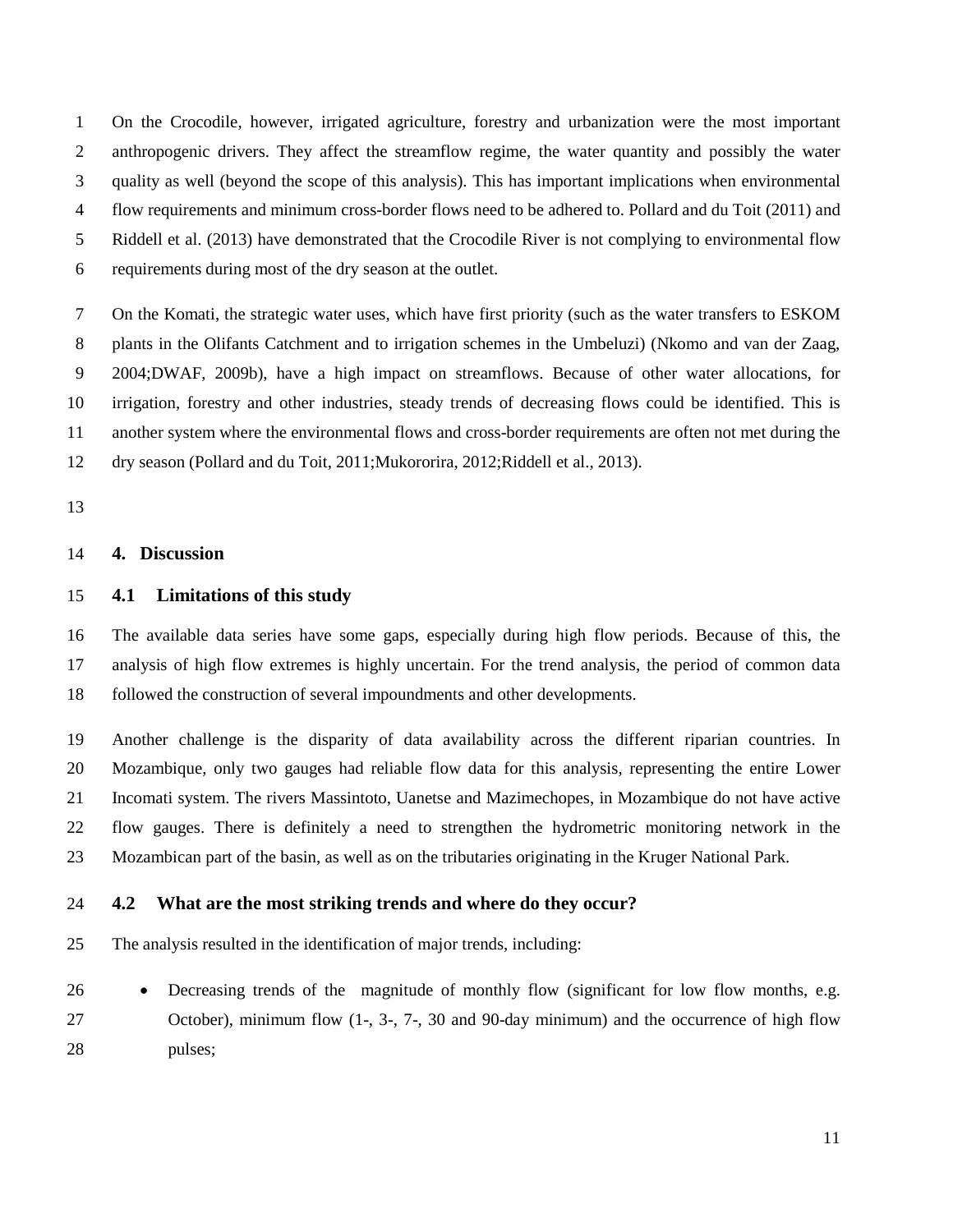• Significant increasing trends of the magnitude of monthly flow (August and September) in some locations in the Crocodile and Sabie, and on the occurrence of flow reversals basin wide;

 • Some gauges showed no significant change or no clear pattern of change on the parameters analyzed. These are mainly gauges located on the Sabie, which by 1970 had already established the current land use.

 In the Komati system, the flow regulation and water abstractions have strong impacts on streamflow. Most gauges are severely impacted and it is quite difficult to characterize natural flow conditions. Flow regulation has the largest impact on low flow and minimum flows. In the Komati, irrigated agriculture is significant, particularly sugar-cane. The upstream dams of Nooitgedacht and Vygeboom are mainly used to supply cooling water to ESKOM power stations outside the basin; thus this water is exported and not used within the basin.

 In the Crocodile system, flow regulation by the Kwena Dam has attenuated extreme flow events. The high flows are reduced and the low flows generally increase, leading to reverse seasonality downstream. Reverse seasonality is the change in timing of hydrograph characteristics, for example the occurrence of low flows in the wet season or high flows in the dry season. The Kwena dam is used to improve the assurance of the supply of water for irrigation purposes in the catchment. However, Noord Kaap gauge X2H010, a headwater tributary of the Crocodile, experiences a significant and dramatic reduction of flows, shown in the monthly flow, the flow duration curves and the low flow parameters. This change was compared with the increase in the area under forestry in the sub-catchment, as well as with the increase in irrigation. The comparison revealed that the land use change was the main driver of the flow alteration.

 In the Sabie system, most gauges did not show significant trends. This is most likely due to fewer disturbances compared to the other main catchments: lower water demands, fewer water abstractions and larger areas under conservation. During the period 1970-2011 there were no clear impacts of climatic change (in terms of rainfall) on streamflow.

## **4.3 Implications of this findings for water resources management**

 The results of this study illustrate some hotspots where more attention should be put in order to ensure provision of water to society and the environment. When the analysis of trends is combined with the land use of the basin [\(Figure 7\)](#page-32-7), it is clear that the majority of gauges with decreasing trends are located in areas were forestry or irrigated agriculture dominate the land use and where conservation approaches are less prevalent. The presence of water management infrastructure (dams) highly influence the flow regime.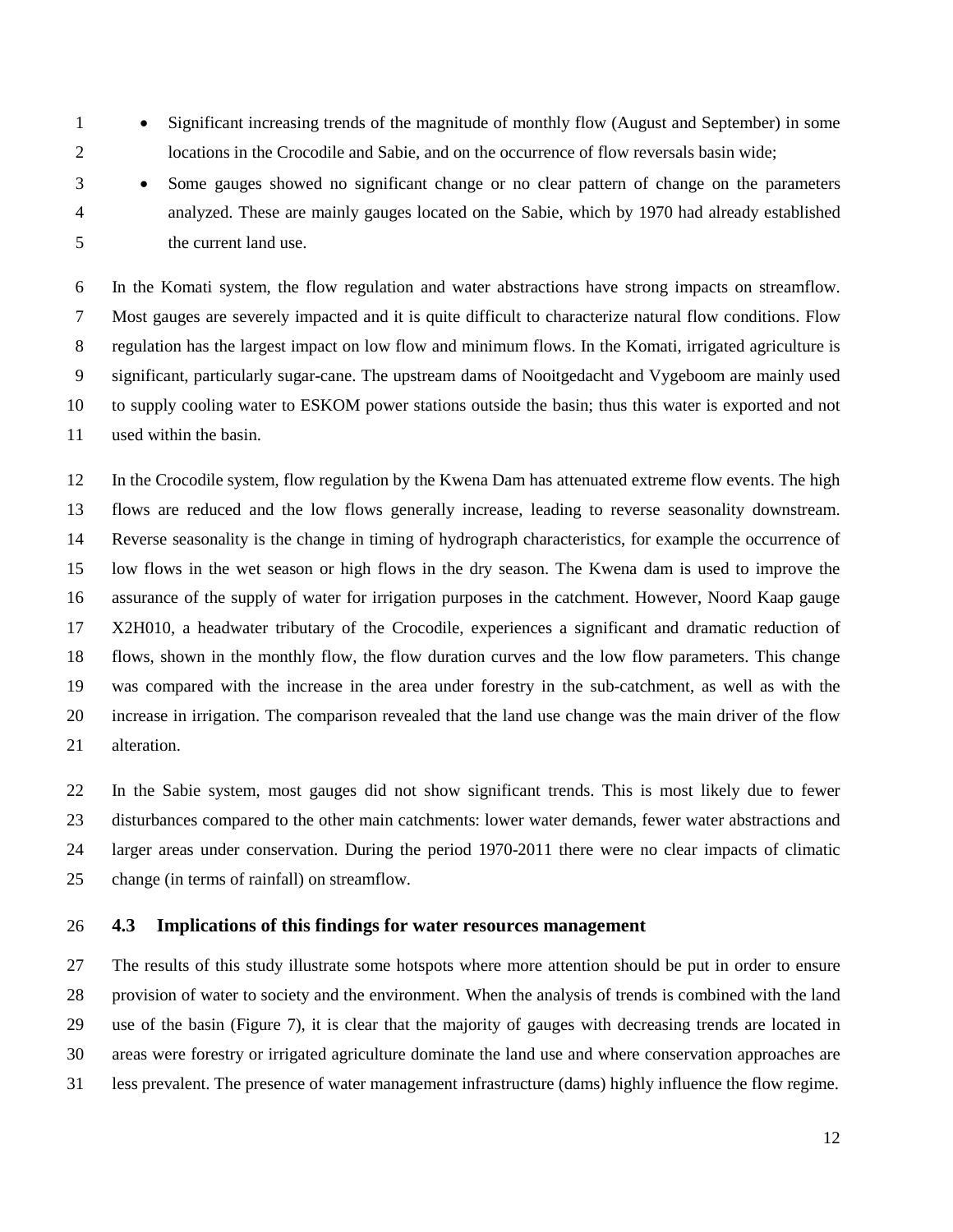For the management of water resources in the basin, it is important to note some clear patterns, illustrated by the Sabie, Crocodile and Komati. The Sabie flows generated in the upper parts of the catchment persist until the outlet, whilst in other rivers flows are highly modified. This suggests that the use of the conservation approach through the Strategic Adaptive Management of the Kruger National Park (KNP) and Inkomati Catchment Management Agency (ICMA), which are stronger on the Sabie, can be very beneficial to keep environmental flows in the system. It is important to consider not only the magnitude of flows, but their duration and timing as well.

 Dams provide storage, generate hydropower and attenuate floods in the basin, but have impacts downstream, such as the change of mean monthly flows, the reversal of seasonality and the trapping of sediments, which can all hamper the health of downstream ecosystems. The recently concluded Mbombela Reconciliation Strategy [\(Beumer and Mallory, 2014\)](#page-14-5) strongly recommends the construction of new dams in South Africa, including one at Mountain View in the Kaap subcatchment. The plans of these developments happen when Swaziland is not yet fully utilizing its allocation under the Piggs Peak Agreement and Interim IncoMaputo Agreement [\(TPTC, 2010\)](#page-19-3). Experiences of other countries around the world shows that dam construction has many, often wide-ranging and long-term social and ecological impacts that often are negative and that frequently are irreversible, including the social upheaval caused by the resettlement of communities, loss of ecosystems and biodiversity, increased sediment trapping, irreversible alteration of flow regimes and the prohibitive cost of decommissioning (see for an overview [\(Tullos et al., 2009;](#page-19-9)[Moore et al., 2010\)](#page-17-8)), It is therefore important to fully explore alternative options before deciding of the construction of more large dams. So alternative possibilities of restoring natural stream flows and/or increasing water storage capacity should be further investigated and adopted. These alternatives could include aquifer storage, artificial recharge, rainfall harvesting, decentralized storage, and reducing the water use of existing uses and users, including irrigation, industry and forest plantations. The operation rules of existing and future dams should also include objectives to better mimic crucial aspects of the system's natural variability.

 Given the likely expansion of water demands due to urbanization and industrial development, it is also important that water demand management and water conservation measures are better implemented in the basin. For example, there could be systems to reward users that use technology to improve their water use efficiency and to municipalities that encourage their users to lower water use.

 This study also shows the complexity of water resource availability and variability. The complexity is even more relevant, considering that this is a transboundary basin and that there are international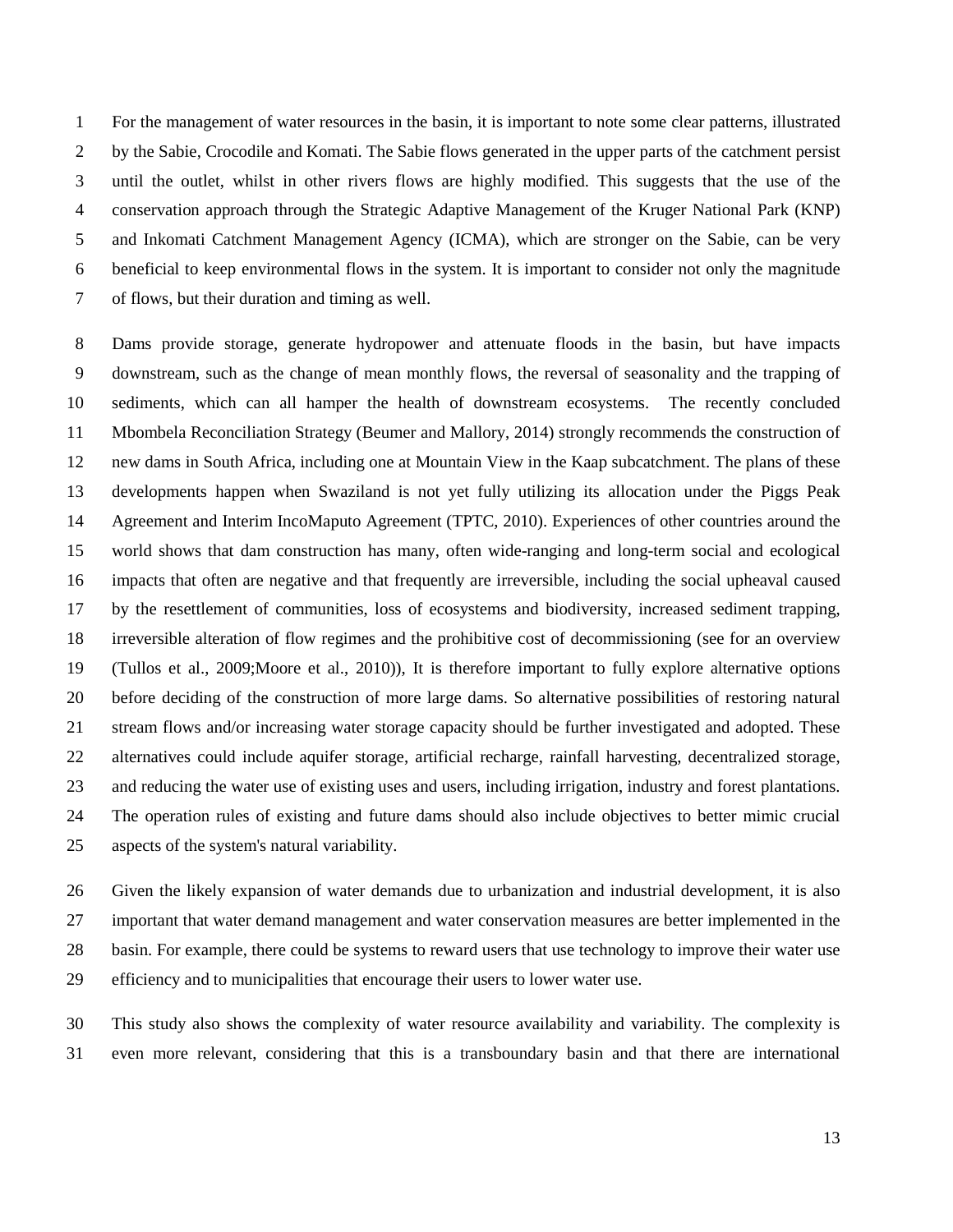agreements regarding minimum cross-border flows and maximum development levels that have to be 2 adhered to [\(Nkomo and van der Zaag, 2004;](#page-17-3) [Pollard and Toit, 2011;](#page-18-9) [Riddell et](#page-18-2) al., 2013).

 There is a great discrepancy of data availability between different riparian countries. It is important that Mozambique, in particular, improves its monitoring network, in order to better assess the impact of various management activities occurring upstream on the state of water resources. The monitoring of hydrological extremes should receive more attention, with focus on increasing the accuracy of recording the flood events. The improvement of the monitoring network can be achieved by various means, such as:

- Water management institutions collaborate more intensely with academic and consultant institutions;
- Develop realistic plans to improve monitoring and data management;
- 11 Learn from other countries/institutions that have adequate monitoring in place;
- Use modern ICT and other technologies, which may become cheaper and more accessible;
- Involve more stakeholders and citizens in data collection.
- 

## **5. Conclusions**

The research conducted reveals the dynamics of streamflow and their drivers in a river basin.

 The statistical analysis of rainfall data revealed no consistent significant trend of increase or decrease for the studied period. The analysis of streamflow, on the other end, revealed significant decreasing trends of streamflow indicators, particularly the median monthly flows of September and October, and low flow indicators. This study concludes that land use and flow regulation are the largest drivers of streamflow trends in the basin. Indeed, over the past 40 years the areas under commercial forestry and irrigated agriculture have increased over four times, increasing the consumptive water use, basin wide.

 The study therefore recommends that strategic adaptive management adopted by the Kruger National Park and Inkomati Catchment Management Agency, should be further employed in the basin. Water demand management and water conservation should be alternative options to the development of dams, and should be further investigated and established in the basin. Land use practices, particularly forestry and agriculture, have a significant impact on water quantity of the basin; therefore, stakeholders from these sectors should work closely with the water management institutions, when planning for future developments and water allocation plans.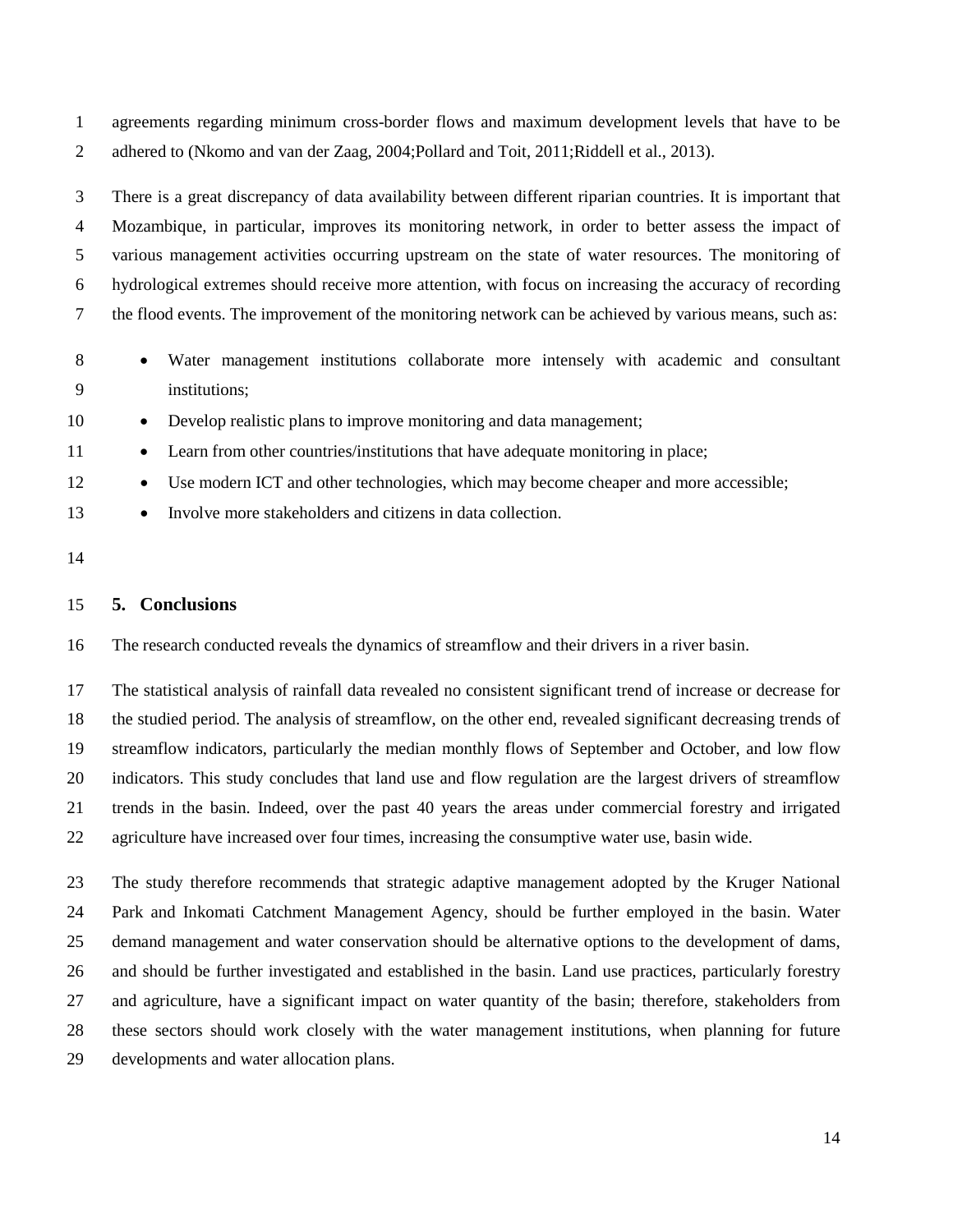Considering the high spatial variability in the observed changes, no unified approach will work, but specific tailor-made interventions are needed for the most affected sub-catchments and main catchments. Future investigations should conduct a careful basin-wide assessment of benefits derived from water use, and assess the first priority water uses, including commercial forest plantations which by default are priority users, are indeed the most beneficial.

#### **Acknowledgements**

 The authors would like to thank UNESCO-IHE Partnership Research Fund (UPaRF), through the RISKOMAN project, for funding of this research. The Water Research Commission of South Africa, through Project K5/1935 also contributed additional funding, which is appreciated. All partners of the RISKOMAN project (University of KwaZulu-Natal UKZN, ICMA, Komati Basin Water Authority KOBWA, Eduardo Mondlane University) including the reference group are thanked for their valuable inputs. Streamflow and rainfall data was kindly provided by DWA, UKZN and SAWS.

## **References**

<span id="page-14-5"></span> Beumer, J., and Mallory, S.: Water Requirements and Availability Reconciliation Strategy for the Mbombela Municipal Area. Final Reconcialiation Strategy, Department of Water Affairs, South Africa, 2014.

<span id="page-14-4"></span> Birkel, C., Soulsby, C., Ali, G., and Tetzlaff, D.: Assessing the cumulative impacts of hydropower regulation on the flow characteristics of a large atlantic Salmon river system, River Research and Applications, 30, 456-475, 10.1002/rra.2656, 2014.

<span id="page-14-3"></span> Bunn, S. E., and Arthington, A. H.: Basic Principles and Ecological Consequences of Altered Flow Regimes for Aquatic Biodiversity, Environmental Management, 30, 492-507, 10.1007/s00267-002-2737- 0, 2002.

<span id="page-14-1"></span> De Winnaar, G., and Jewitt, G.: Ecohydrological implications of runoff harvesting in the headwaters of the Thukela River basin, South Africa, Physics and Chemistry of the Earth, Parts A/B/C, 35, 634-642, [http://dx.doi.org/10.1016/j.pce.2010.07.009,](http://dx.doi.org/10.1016/j.pce.2010.07.009) 2010.

- <span id="page-14-2"></span>DWAF: Inkomati Water Availability Assessment Study. Water Requirements Volume 1, 2009a.
- <span id="page-14-0"></span>DWAF: Inkomati Water Availability Assessment Study: Main Report, 2009b.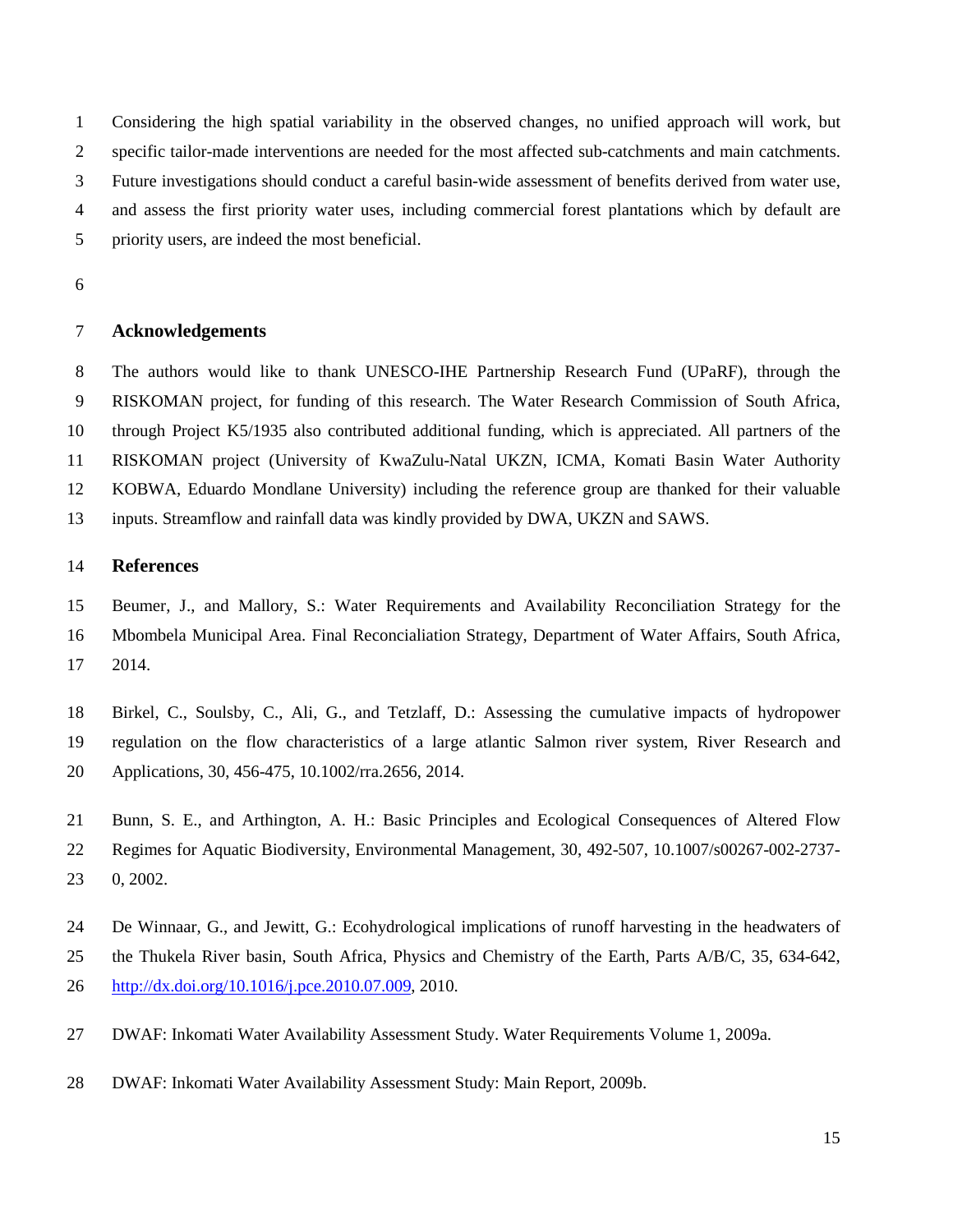- <span id="page-15-11"></span>DWAF: Inkomati Water Availability Assessment Study: Hydrology of Sabie River Volume 1, 2009c.
- <span id="page-15-8"></span>DWAF: Inkomati Water Availability Assessment Study. Hydrology of Crocodile River Volume 1, 2009d.
- <span id="page-15-4"></span><span id="page-15-3"></span> Fanta, B., Zaake, B. T., and Kachroo, R. K.: A study of variability of annual river flow of the southern African region, Hydrological Sciences Journal, 46, 513-524, 10.1080/02626660109492847, 2001.
- 
- <span id="page-15-1"></span>Hu, Y., Maskey, S., Uhlenbrook, S., and Zhao, H.: Streamflow trends and climate linkages in the source
- region of the Yellow River, China, Hydrological Processes, 25, 3399-3411, 10.1002/hyp.8069, 2011.
- <span id="page-15-6"></span> Hughes, D. A., and Mallory, S. J. L.: Including environmental flow requirements as part of real-time water resource management, River Research and Applications, 24, 852-861, 10.1002/rra.1101, 2008.
- <span id="page-15-2"></span> Hughes, D. A., Tshimanga, R. M., Tirivarombo, S., and Tanner, J.: Simulating wetland impacts on stream flow in southern Africa using a monthly hydrological model, Hydrological Processes, 28, 1775-1786, 10.1002/hyp.9725, 2014.
- <span id="page-15-7"></span> ICMA: The Inkomati Catchment Management Strategy: A First Generations Catchment Management Strategy for the Inkomati Water Management Area., Inkomati Catchment Management Agency, Nelspruit, 2010.
- <span id="page-15-5"></span>Jarmain, C., Dost, R. J. J., De Bruijn, E., Ferreira, F., Schaap, O., Bastiaanssen, W. G. M., Bastiaanssen,
- F., van Haren, I., van Haren, I. J., Wayers, T., Ribeiro, D., Pelgrum, H., Obando, E., and Van Eekelen, M.
- W.: Spatial Hydro-meteorological data for transparent and equitable water resources management in the
- Incomati catchment, Pretoria, South Africa, 2013.
- <span id="page-15-0"></span> Jewitt, G.: Integrating blue and green water flows for water resources management and planning, Physics and Chemistry of the Earth, Parts A/B/C, 31, 753-762, [http://dx.doi.org/10.1016/j.pce.2006.08.033,](http://dx.doi.org/10.1016/j.pce.2006.08.033) 2006a.
- <span id="page-15-10"></span> Jewitt, G.: Water and Forests., in: Encyclopedia of Hydrological Sciences, John Wiley & Sons, Ltd, 2006b.
- <span id="page-15-9"></span> Jewitt, G. P. W.: The 8%-4% debate: Commercial afforestation and water use in South Africa, Southern African Forestry Journal, 1-6, 2002.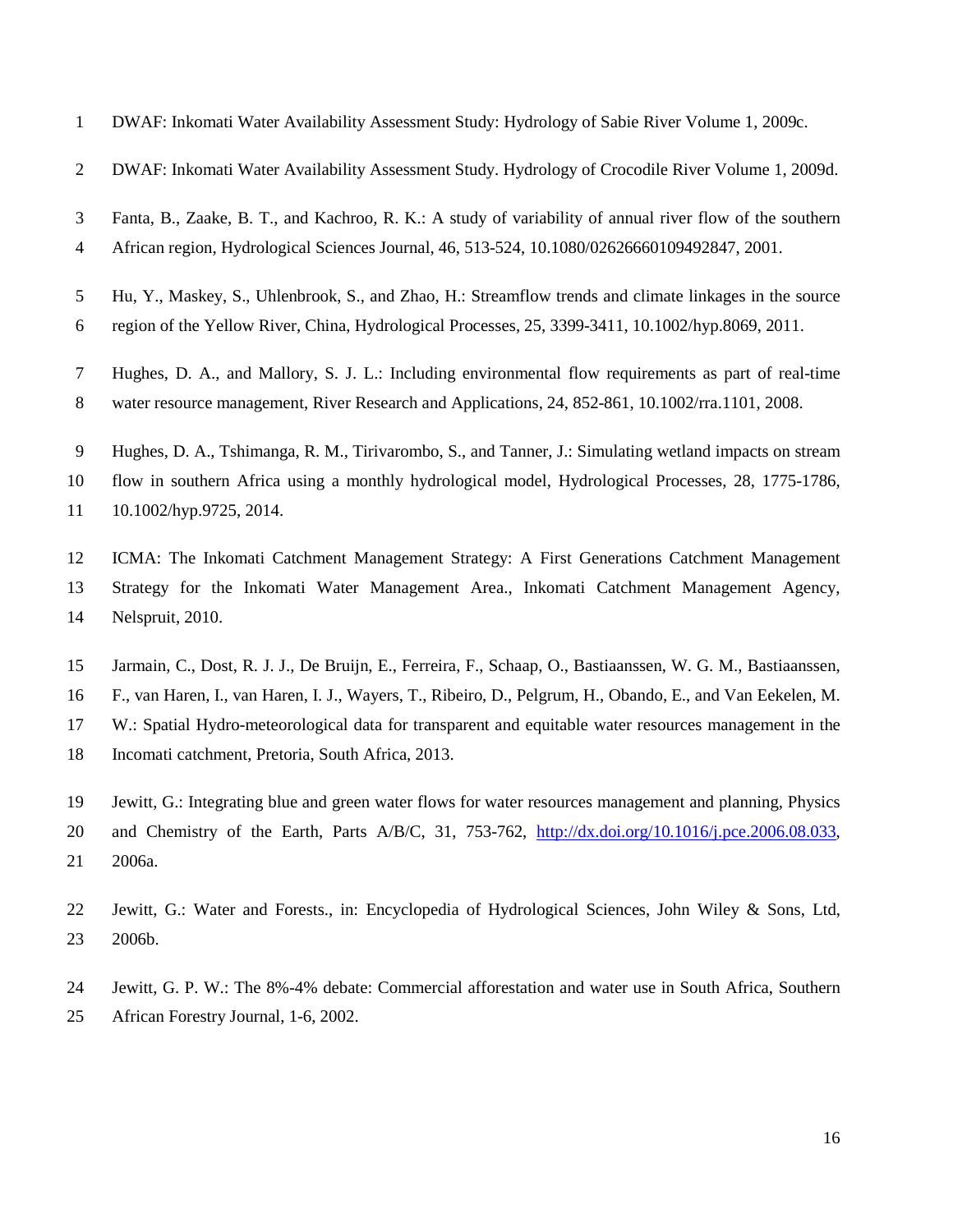- <span id="page-16-1"></span>Jewitt, G. P. W., Garratt, J. A., Calder, I. R., and Fuller, L.: Water resources planning and modelling tools
- for the assessment of land use change in the Luvuvhu Catchment, South Africa, Physics and Chemistry of
- the Earth, Parts A/B/C, 29, 1233-1241, 2004.
- <span id="page-16-3"></span> Kruger, A. C., and Shongwe, S.: Temperature trends in South Africa: 1960–2003, International Journal of Climatology, 24, 1929-1945, 10.1002/joc.1096, 2004.
- <span id="page-16-11"></span><span id="page-16-5"></span> LeMarie, M., van der Zaag, P., Menting, G., Baquete, E., and Schotanus, D.: The use of remote sensing for monitoring environmental indicators: The case of the Incomati estuary, Mozambique, Physics and Chemistry of the Earth, Parts A/B/C, 31, 857-863, 10.1016/j.pce.2006.08.023, 2006.
- <span id="page-16-2"></span> Lennard, C., Coop, L., Morison, D., and Grandin, R.: Extreme events: Past and future changes in the attributes of extreme rainfall and the dynamics of their driving processes, Climate Systems Analysis Group University of Cape Town, 2013.
- <span id="page-16-4"></span> Love, D., Uhlenbrook, S., Twomlow, S., and van Der Zaag, P.: Changing hydroclimatic and discharge patterns in the northern Limpopo Basin, Zimbabwe, Water SA, 36, 335-350, 2010.
- <span id="page-16-6"></span> Lynch, S. D.: The Development of a Raster Database of Annual, Monthly and Daily Rainfall for Southern Africa., Water Research Commission, South Africa, Rep. 1156/1/04Rep. 1156/1/04, 2003.
- <span id="page-16-8"></span> Maingi, J. K., and Marsh, S. E.: Quantifying hydrologic impacts following dam construction along the Tana River, Kenya, Journal of Arid Environments, 50, 53-79, [http://dx.doi.org/10.1006/jare.2000.0860,](http://dx.doi.org/10.1006/jare.2000.0860) 2002.
- <span id="page-16-10"></span><span id="page-16-9"></span> Masih, I., Uhlenbrook, S., Maskey, S., and Smakhtin, V.: Streamflow trends and climate linkages in the Zagros Mountains, Iran, Climatic Change, 104, 317-338, 10.1007/s10584-009-9793-x, 2011.
- <span id="page-16-7"></span> Mathews, R., and Richter, B. D.: Application of the Indicators of Hydrologic Alteration Software in Environmental Flow Setting1, JAWRA Journal of the American Water Resources Association, 43, 1400- 1413, 10.1111/j.1752-1688.2007.00099.x, 2007.
- <span id="page-16-0"></span> Miao, C. Y., Shi, W., Chen, X. H., and Yang, L.: Spatio-temporal variability of streamflow in the Yellow River: possible causes and implications, Hydrological Sciences Journal, 57, 1355-1367, 10.1080/02626667.2012.718077, 2012.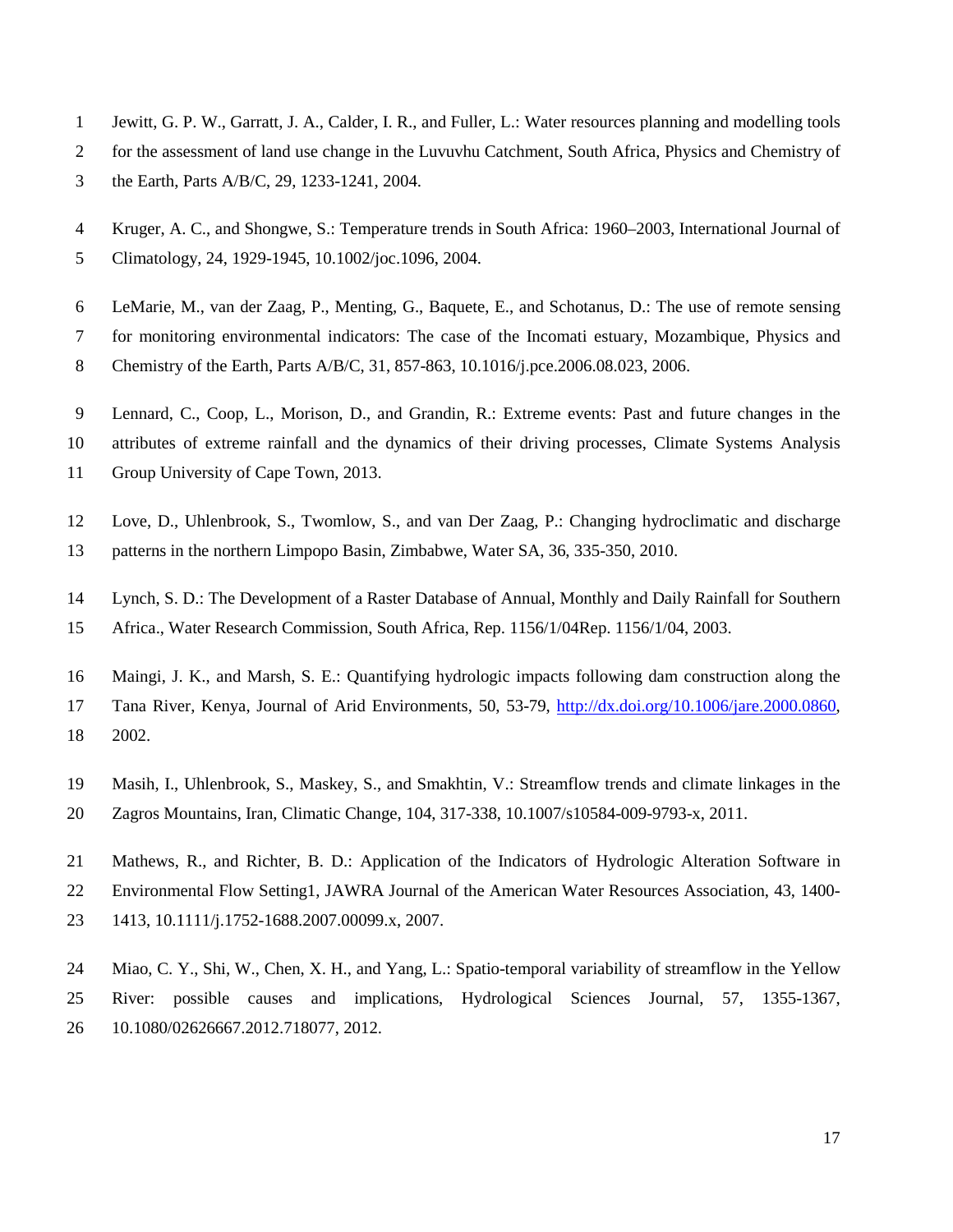- <span id="page-17-0"></span>Milly, P. C. D., Betancourt, J., Falkenmark, M., Hirsch, R. M., Kundzewicz, Z. W., Lettenmaier, D. P.,
- and Stouffer, R. J.: Stationarity Is Dead: Whither Water Management?, Science, 319, 573-574,
- 10.1126/science.1151915, 2008.
- <span id="page-17-1"></span>Montanari, A., Young, G., Savenije, H. H. G., Hughes, D., Wagener, T., Ren, L. L., Koutsoyiannis, D.,

Cudennec, C., Toth, E., Grimaldi, S., Blöschl, G., Sivapalan, M., Beven, K., Gupta, H., Hipsey, M.,

Schaefli, B., Arheimer, B., Boegh, E., Schymanski, S. J., Di Baldassarre, G., Yu, B., Hubert, P., Huang,

- Y., Schumann, A., Post, D., Srinivasan, V., Harman, C., Thompson, S., Rogger, M., Viglione, A.,
- McMillan, H., Characklis, G., Pang, Z., and Belyaev, V.: "Panta Rhei Everything Flows": Change in
- hydrology and society The IAHS Scientific Decade 2013–2022, Hydrological Sciences Journal, null-
- null, 10.1080/02626667.2013.809088, 2013.
- <span id="page-17-8"></span> Moore, D., Dore, J., and Gyawali, D.: The World Commission on Dams+ 10: Revisiting the large dam controversy, Water Alternatives, 3, 3-13, 2010.
- <span id="page-17-7"></span> Mukororira, F.: Analysis of water allocation in the Komati catchment downstream of Maguga and Driekoppies Dams, MSc Thesis WM 12.18, Water Management, UNESCO-IHE, Delft, 2012.
- <span id="page-17-5"></span> Mussá, F., Zhou, Y., Maskey, S., Masih, I., and Uhlenbrook, S.: Trend analysis on dry extremes of precipitation and discharge in the Crocodile River catchment, Incomati basin., 14th WaterNet/ WARFSA/GWP-SA symposium, 30 Oct-1 Nov 2013, Dar es Salaam, Tanzania, 2013,
- <span id="page-17-3"></span> Nkomo, S., and van der Zaag, P.: Equitable water allocation in a heavily committed international catchment area: the case of the Komati Catchment, Physics and Chemistry of the Earth, Parts A/B/C, 29, 1309-1317, 2004.
- <span id="page-17-4"></span>Pettitt, A.: A non-parametric approach to the change-point problem., Appl. Statist., 28 (2), 126-135, 1979.
- <span id="page-17-2"></span> Pollard, S., and du Toit, D.: Integrated water resource management in complex systems: How the catchment management strategies seek to achieve sustainability and equity in water resources in South Africa, Water SA, 34, 671-680, 2009.
- <span id="page-17-6"></span> Pollard, S., and du Toit, D.: Towards the sustainability of freshwater systems in South Africa: An exploration of factors that enable and constrain meeting the ecological Reserve within the context of Integrated Water Resources Management in the catchments of the lowveld, Water Research Comission,
- Pretoria, South Africa. Report No. TT 477/10, 2011.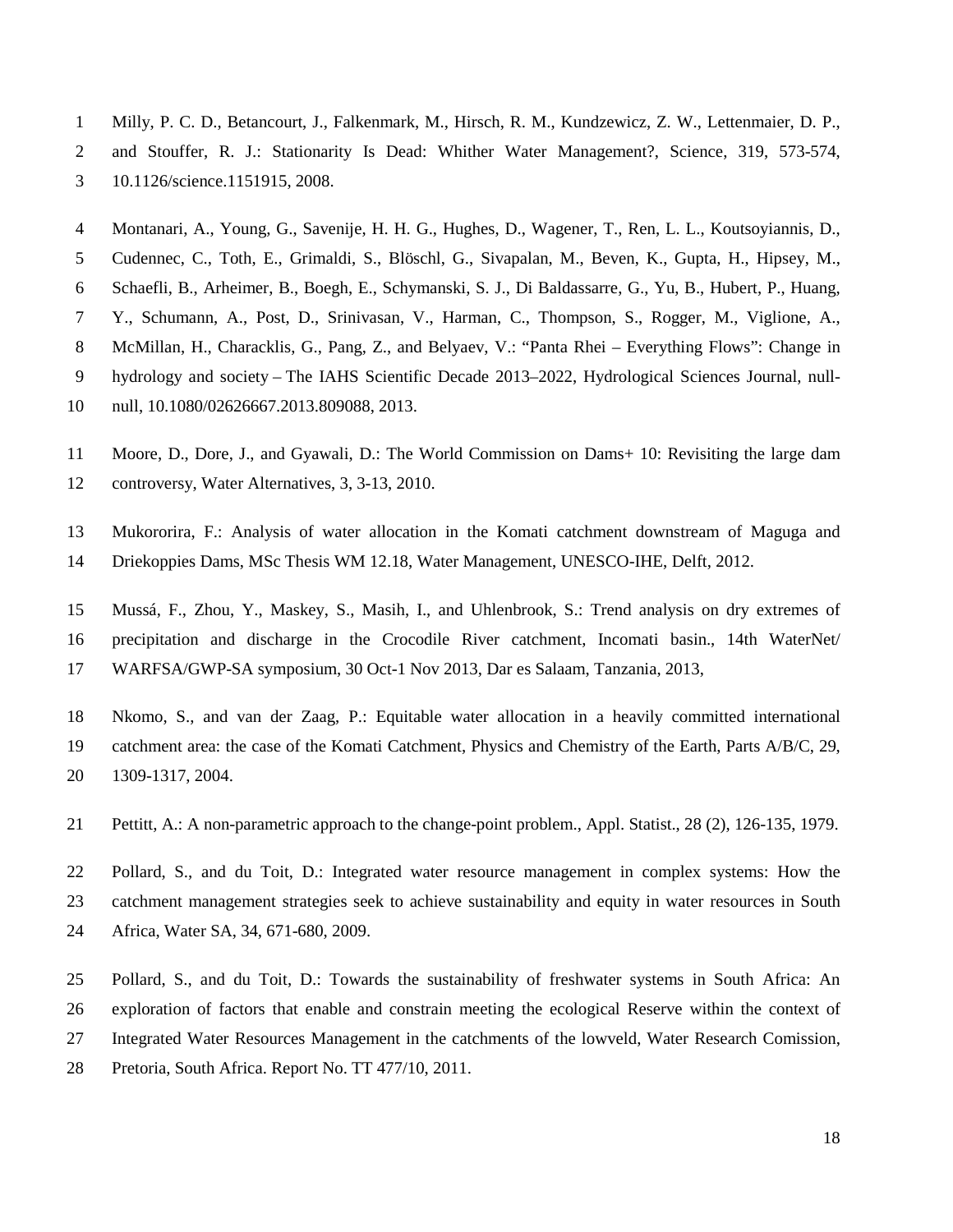- <span id="page-18-3"></span> Pollard, S., Du Toit, D., and Biggs, H.: River management under transformation: The emergence of strategic adaptive management of river systems in the Kruger
- National Park, Koedoe, 53, Art. #1011, 1014 pages, 10.4102/koedoe.v53i2.1011, 2011.

<span id="page-18-9"></span> Pollard, S., and Toit, D.: Towards Adaptive Integrated Water Resources Management in Southern Africa: The Role of Self-organisation and Multi-scale Feedbacks for Learning and Responsiveness in the Letaba and Crocodile Catchments, Water Resources Management, 25, 4019-4035, 10.1007/s11269-011-9904-0, 2011.

- <span id="page-18-7"></span> Pollard, S., Mallory, S., Riddell, E., and Sawunyama, T.: Towards improving the assessment and implementation of the reserve : real-time assessment and implementation of the ecological reserve : report to the Water Research Commission, Water Research Commission, Pretoria, South Africa, 2012.
- <span id="page-18-4"></span> Richter, B. D., Baumgartner, J. V., Powell, J., and Braun, D. P.: A Method for Assessing Hydrologic Alteration within Ecosystems, Conservation Biology, 10, 1163-1174, 1996.
- <span id="page-18-8"></span> Richter, B. D., Baumgartner, J. V., Braun, D. P., and Powell, J.: A Spatial Assessment of Hydrologic Alteration within a River Network, Regulated rivers., 14, 329, 1998.
- <span id="page-18-5"></span> Richter, B. D., Mathews, R., Harrison, D. L., and Wigington, R.: Ecologically sustainable water management: managing river flows for ecological integrity, Ecological Applications, 13, 206-224, 10.1890/1051-0761(2003)013[0206:eswmmr]2.0.co;2, 2003.
- <span id="page-18-6"></span> Richter, B. D., and Thomas, G. A.: Restoring environmental flows by modifying dam operations, Ecology and Society, 12, 12, 2007.
- <span id="page-18-2"></span> Riddell, E., Pollard, S., Mallory, S., and Sawunyama, T.: A methodology for historical assessment of compliance with environmental water allocations: lessons from the Crocodile (East) River, South Africa, Hydrological Sciences Journal, 59, 831-843, 10.1080/02626667.2013.853123, 2013.
- <span id="page-18-1"></span> Rockström, J., Falkenmark, M., Karlberg, L., Hoff, H., Rost, S., and Gerten, D.: Future water availability for global food production: the potential of green water for increasing resilience to global change, Water
- Resources Research, 45, 2009.
- <span id="page-18-0"></span>Rouault, M., Fauchereau, N., Pohl, B., Penven, P., Richard, Y., Reason, C., Pegram, G., Phillippon, N.,
- Siedler, G., and Murgia, A.: Multidisciplinary analysis of hydroclimatic variability at the catchment scale,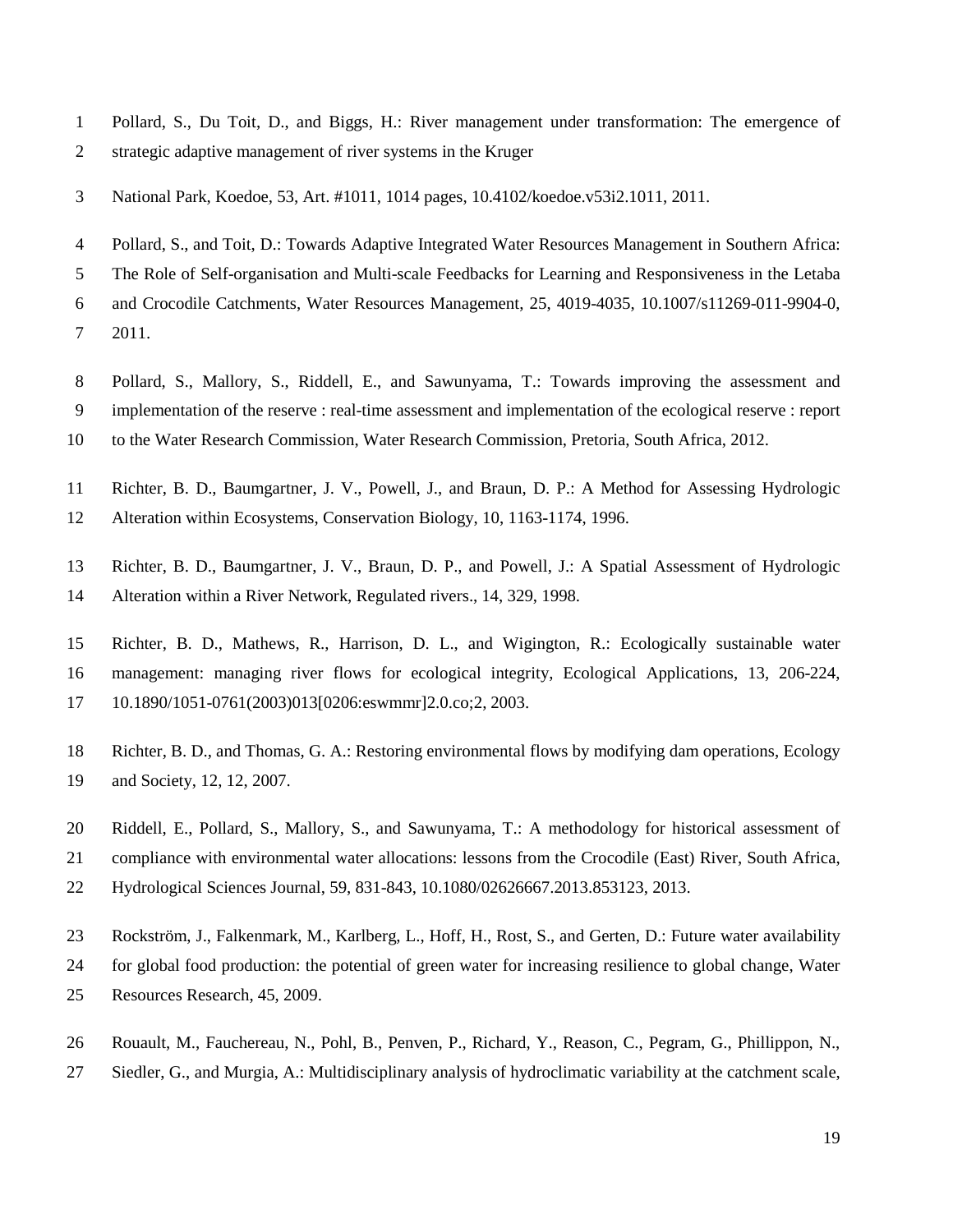- University of Cape Town; CRC, Universite de Dijon; UBO,Universite de Bretagne Occidentale; University of Kwazulu Natal; IMF, University of Kiel; LTHE, Universite de Grenoble, 2010.
- <span id="page-19-2"></span> Schulze, R.: A 2011 perspective on climate change and the South African water sector, WRC Report TT 518/12, Gezina, South Africa, 2012.
- <span id="page-19-1"></span> Schulze, R. E.: Approaches towards practical adaptive management options for selected water-related sectors in South Africa in a context of climate change, Water SA, 37, 621-645, 2011.
- <span id="page-19-0"></span>Shongwe, M. E., van Oldenborgh, G. J., van den Hurk, B. J. J. M., de Boer, B., Coelho, C. A. S., and van
- Aalst, M. K.: Projected Changes in Mean and Extreme Precipitation in Africa under Global Warming.
- Part I: Southern Africa, Journal of Climate, 22, 3819-3837, 10.1175/2009jcli2317.1, 2009.
- <span id="page-19-6"></span><span id="page-19-4"></span> Taylor, V., Schulze, R., and Jewitt, G. P. W.: Application of the Indicators of Hydrological Alteration method to the Mkomazi River, KwaZulu-Natal, South Africa, African Journal of Aquatic Science, 28, 1- 11, 10.2989/16085914.2003.9626593, 2003.
- <span id="page-19-3"></span> TPTC: Tripartite Permanent Technical Committee (TPTC) between, Moçambique, South Africa, Swaziland, 2010. PRIMA : IAAP 3 : Consultancy Services for Integrated Water Resources Management. Baseline evaluation and scoping report: Part C. Report No.:IAAP 3: 03C - 2010. Prepared for TPTC by Aurecon, Pretoria, 2010.
- <span id="page-19-9"></span>Tullos, D., Tilt, B., and Liermann, C. R.: Introduction to the special issue: Understanding and linking the

biophysical, socioeconomic and geopolitical effects of dams, Journal of Environmental Management, 90,

- Supplement 3, S203-S207, [http://dx.doi.org/10.1016/j.jenvman.2008.08.018,](http://dx.doi.org/10.1016/j.jenvman.2008.08.018) 2009.
- <span id="page-19-7"></span> Van den Berg, E., Plarre, C., Van den Berg, H., and Thompson, M.: The South African national land cover 2000, Agricultural Research Council (ARC) and Council for Scientific and Industrial Research
- (CSIR), Pretoria. Report No. GW/A/2008/86, 2008.
- <span id="page-19-5"></span> Van der Zaag, P., and Vaz, A. C.: Sharing the Incomati waters: cooperation and competition in the balance, Water Policy, 5, 349-368, 2003.
- <span id="page-19-8"></span>van Eekelen, M. W., Bastiaanssen, W. G. M., Jarmain, C., Jackson, B., Ferreira, F., van der Zaag, P.,
- Saraiva Okello, A., Bosch, J., Dye, P., Bastidas-Obando, E., Dost, R. J. J., and Luxemburg, W. M. J.: A
- novel approach to estimate direct and indirect water withdrawals from satellite measurements: A case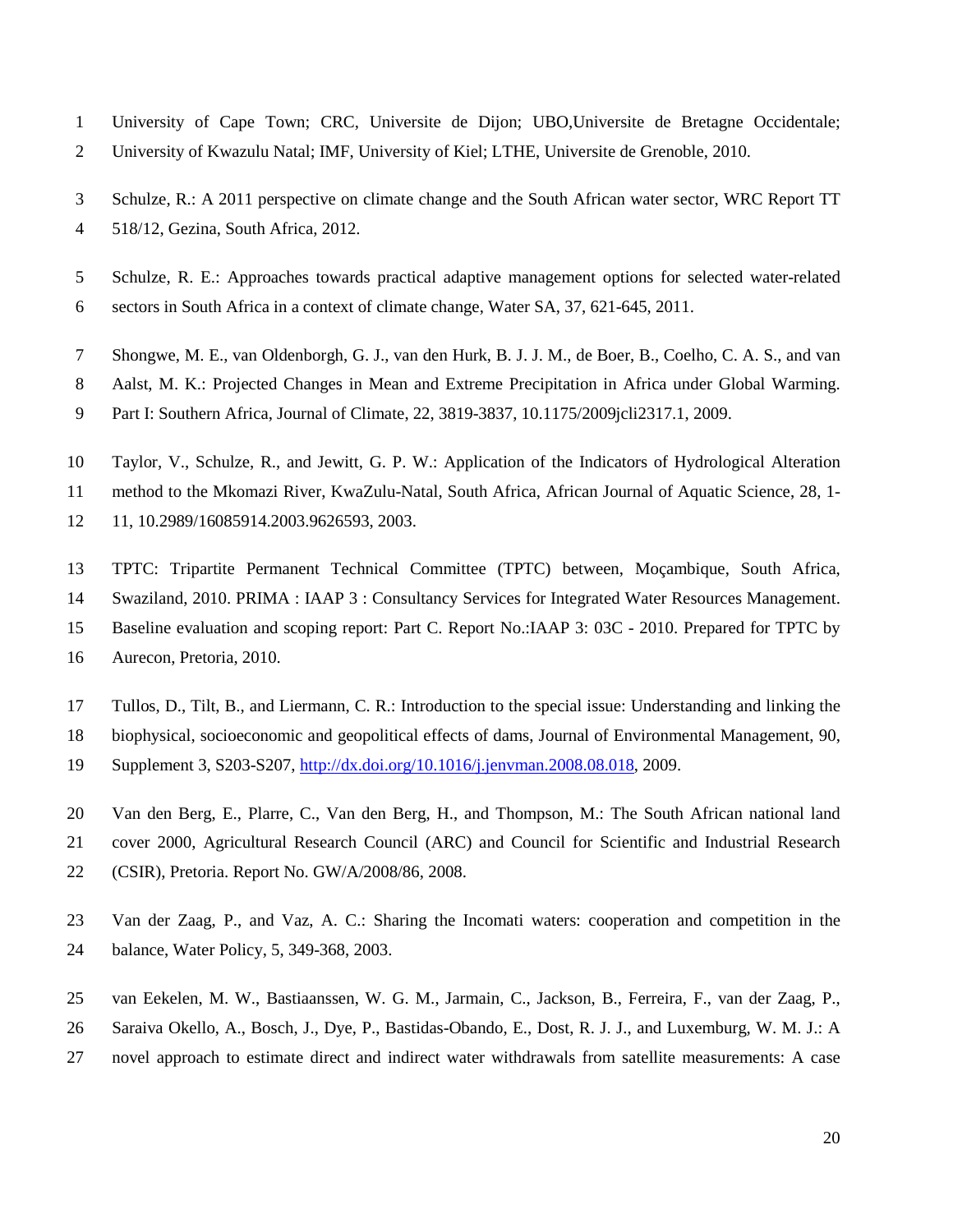- study from the Incomati basin, Agriculture, Ecosystems & Environment, 200, 126-142, [http://dx.doi.org/10.1016/j.agee.2014.10.023,](http://dx.doi.org/10.1016/j.agee.2014.10.023) 2015.
- <span id="page-20-0"></span> Vörösmarty, C. J., McIntyre, P., Gessner, M. O., Dudgeon, D., Prusevich, A., Green, P., Glidden, S., Bunn, S. E., Sullivan, C. A., and Liermann, C. R.: Global threats to human water security and river biodiversity, Nature, 467, 555-561, 2010.
- <span id="page-20-1"></span> Warburton, M. L., Schulze, R. E., and Jewitt, G. P. W.: Confirmation of ACRU model results for applications in land use and climate change studies, Hydrol. Earth Syst. Sci., 14, 2399-2414, 10.5194/hess-14-2399-2010, 2010.
- <span id="page-20-2"></span> Warburton, M. L., Schulze, R. E., and Jewitt, G. P. W.: Hydrological impacts of land use change in three diverse South African catchments, Journal of Hydrology, 414–415, 118-135, [http://dx.doi.org/10.1016/j.jhydrol.2011.10.028,](http://dx.doi.org/10.1016/j.jhydrol.2011.10.028) 2012.
- <span id="page-20-3"></span> Zhang, X., Zhang, L., Zhao, J., Rustomji, P., and Hairsine, P.: Responses of streamflow to changes in climate and land use/cover in the Loess Plateau, China, Water Resources Research, 44, W00A07, 10.1029/2007wr006711, 2008.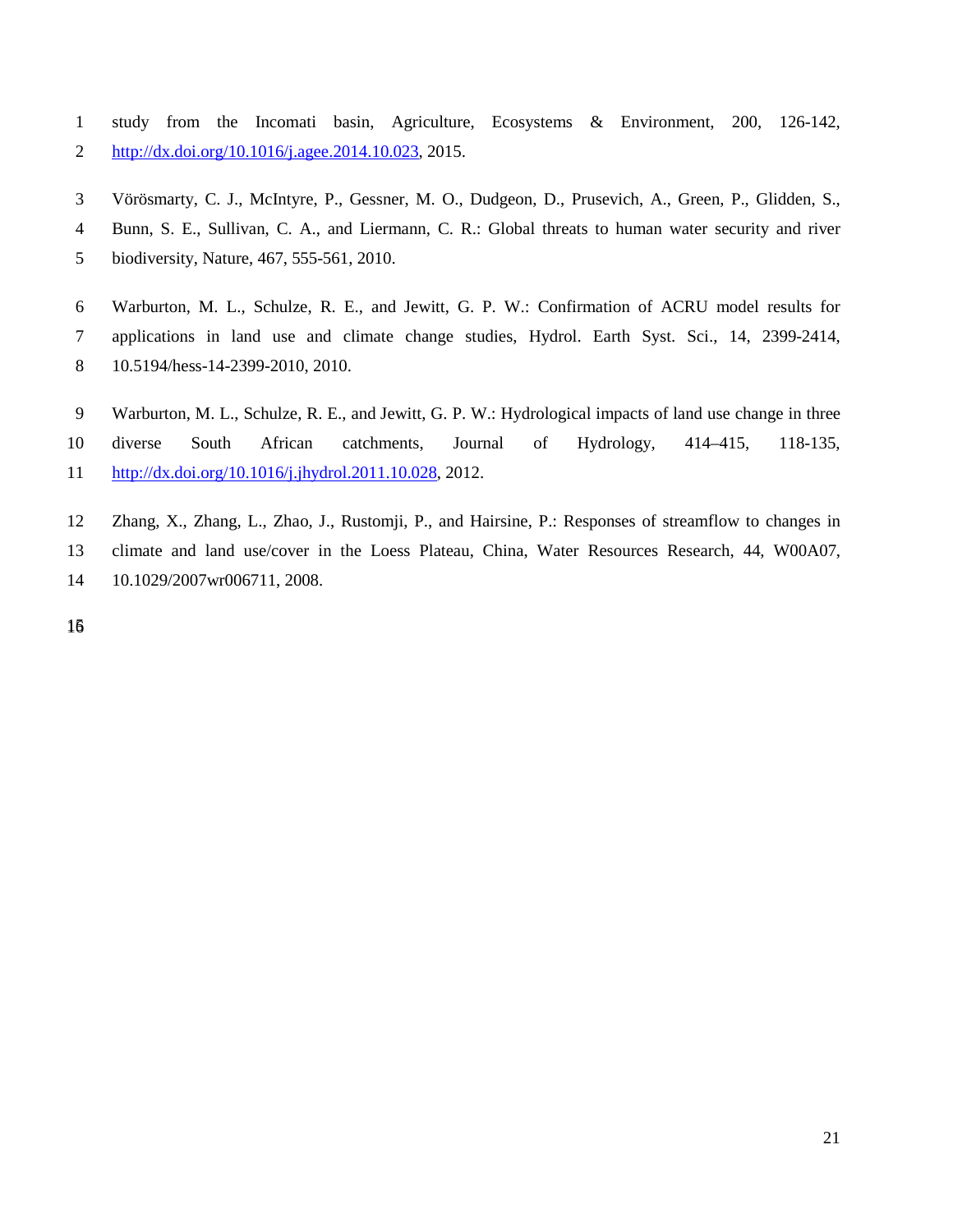# 1 **Tables**

- <span id="page-21-0"></span>**Table 1. Summary of estimated natural streamflow, water demands in the Incomati Basin in 10<sup>6</sup> m3** 2 **per year**
- **[\(TPTC, 2010\)](#page-19-3)** and major dams  $(> 10^6 \text{ m}^3)$  [\(Van der Zaag and Vaz, 2003\)](#page-19-5)

|                   | <b>Natural MAR</b> First Priority | <b>Supplies</b> | <b>Irrigation</b><br><b>Supplies</b> | <b>Afforestration</b> | <b>Total</b><br><b>Water Use</b> |
|-------------------|-----------------------------------|-----------------|--------------------------------------|-----------------------|----------------------------------|
| Komati            | 1332                              | 141.5           | 621                                  | 117                   | 879.5                            |
| Crocodile         | 1124                              | 74.7            | 482                                  | 158                   | 714.7                            |
| Sabie             | 668                               | 30              | 98                                   | 90                    | 218                              |
| Massintoto        | 41                                | 0.3             | $\overline{0}$                       | $\overline{0}$        | 0.3                              |
| Uanetse           | 33                                | 0.3             | $\theta$                             | $\theta$              | 0.3                              |
| Mazimechopes      | 20                                | $\overline{0}$  | $\overline{0}$                       | $\overline{0}$        | $\theta$                         |
| Lower<br>Incomati | 258                               | 1.5             | 412.8                                | $\overline{0}$        | 414.3                            |
| Mozambique        | 325                               |                 | 412.8                                |                       |                                  |
| South Africa      | 2663                              |                 | 961                                  |                       |                                  |
| Swaziland         | 488                               |                 | 240                                  |                       |                                  |
| <b>Total</b>      | 3476                              | 248             | 1614                                 | 365                   | 2227                             |

| <b>Tributary</b> | Country      | Major dam          | Year<br>commissioned | Storage capacity $(10^6 \text{m}^3)$ |
|------------------|--------------|--------------------|----------------------|--------------------------------------|
| Komati           | South Africa | Nooitgedacht       | 1962                 | 81                                   |
| Komati           | South Africa | Vygeboom           | 1971                 | 84                                   |
| Komati           | Swaziland    | Maguga             | 2002                 | 332                                  |
| Komati           | Swaziland    | Sand river         | 1966                 | 49                                   |
| Lomati           | South Africa | <b>Driekoppies</b> | 1998                 | 251                                  |
| Crocodile        | South Africa | Kwena              | 1984                 | 155                                  |
| Crocodile        | South Africa | Witklip            | 1979                 | 12                                   |
| Crocodile        | South Africa | Klipkopje          | 1979                 | 12                                   |
| Sabie            | South Africa | Da Gama            | 1979                 | 14                                   |
| Sabie            | South Africa | Injaka             | 2001                 | 120                                  |
| Sabie            | Mozambique   | Corumana           | 1988                 | 879                                  |
| <b>Total</b>     |              |                    |                      | 1989                                 |

4 \*First priority supplies include domestic and industrial uses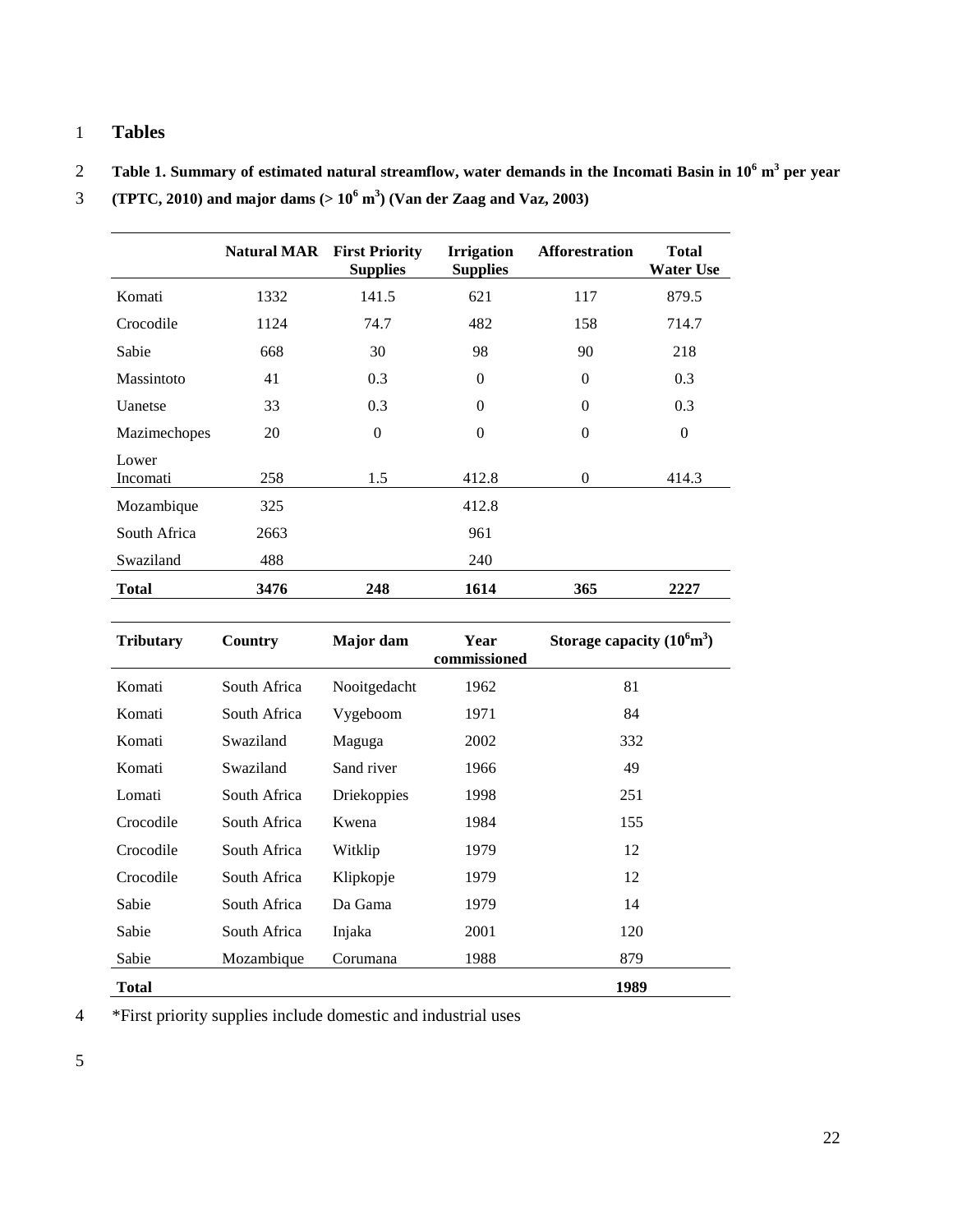<span id="page-22-0"></span>1 **Table 2. Land use and water use change from 1950's to 2004 in Komati, Crocodile and Sabie sub-catchments.** 

2 **Source: adapted from [TPTC \(2010\)](#page-19-3)**

|              |                                                                    | 1950's           | 1970's           | 1996           | 2004         |
|--------------|--------------------------------------------------------------------|------------------|------------------|----------------|--------------|
|              | Irrigation area $(km^2)$                                           | 17.6             | 144.1            | 385.1          | 512.4        |
|              | Afforested area $(km^2)$                                           | 247              | 377              | 661            | 801          |
|              | Domestic water use $(10^6 \text{ m}^3 \text{a}^{-1})$              | 0.5              | 7.7              | 15.5           | 19.7         |
| Komati       | Industrial and mining water use $(10^6 \text{ m}^3 \text{a}^{-1})$ | $\mathbf{0}$     | $\mathbf{0}$     | 0.5            | 0.5          |
|              | Water Transfers out $(10^6 \text{ m}^3 \text{a}^{-1})$ :           |                  |                  |                |              |
|              | To Power stations in South Africa                                  | 3.4              | 103              | 98.1           | 104.7        |
|              | To irrigation in Swaziland outside Komati                          | $\boldsymbol{0}$ | 111.8            | 122.2          | 121.8        |
|              | Irrigation area $(km^2)$                                           | 92.8             | 365.8            | 427            | 510.7        |
|              | Afforested area $(km^2)$                                           | 375              | 1550             | 1811           | 1941         |
| Crocodile    | Domestic water use $(10^6 \text{ m}^3 \text{a}^{-1})$              | 3                | 12.2             | 33.6           | 52.4         |
|              | Industrial and mining water use $(10^6 \text{ m}^3 \text{a}^{-1})$ | 0.1              | 7.5              | 19.8           | 22.3         |
|              | Irrigation area $(km^2)$                                           | 27.7             | 68.4             | 113.4          | 127.6        |
|              | Afforested area $(km^2)$                                           | 428              | 729              | 708            | 853          |
| <b>Sabie</b> | Domestic water use $(10^6 \text{ m}^3 \text{a}^{-1})$              | 2.4              | 5.3              | 13             | 26.7         |
|              | Industrial and mining water use $(10^6 \text{ m}^3 \text{a}^{-1})$ | $\mathbf{0}$     | $\boldsymbol{0}$ | $\overline{0}$ | $\mathbf{0}$ |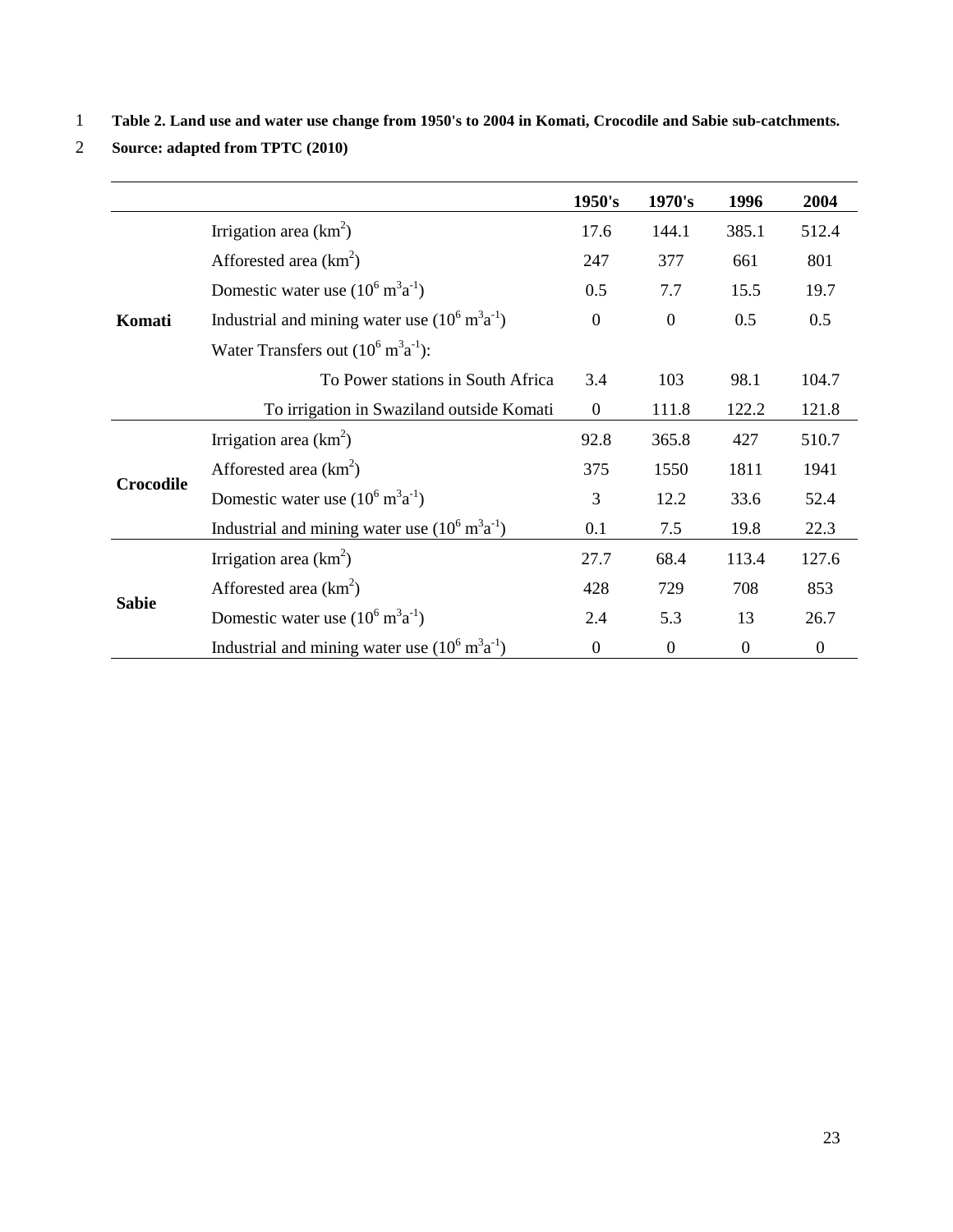<span id="page-23-0"></span>

|           | <b>Station</b> | Latitude | Longitude | <b>River and location</b>      | <b>Catchment</b><br>Area (km <sup>2</sup> ) | Data<br><b>Available</b> | Period analysed for<br>trends | <b>Missing</b><br>Data |
|-----------|----------------|----------|-----------|--------------------------------|---------------------------------------------|--------------------------|-------------------------------|------------------------|
|           | X1H001         | $-26.04$ | 31.00     | Komati River, Hooggenoeg       |                                             | 5499 1909 -<br>2012      | 1970-2011 (42 years)          | 8.0%                   |
|           | X1H003         | $-25.68$ | 31.78     | Komati River, Tonga            |                                             | 8614 1939 -<br>2012      | 1970-2011 (42 years)          | 6.8%                   |
|           | X1H014         | $-25.67$ | 31.58     | Mlumati River, Lomati          | 1119                                        | 1968 -<br>2012           | 1978-2011 (34 years)          | 0.5%                   |
|           | X1H016         | $-25.95$ | 30.57     | Buffelspruit, Doornpoort       | 581                                         | 1970 -<br>2012           | 1970-2011 (42 years)          | 3.4%                   |
| Komati    | X1H021         | $-26.01$ | 31.08     | Mtsoli River, Diepgezet        | 295                                         | 1975 -<br>2012           | 1976-2011 (36 years)          | 2.7%                   |
|           | <b>X2H005</b>  | $-25.43$ | 30.97     | Nels River, Boschrand          | 642                                         | 1929 -<br>2012           | 1970-2011 (42 years)          | 0.8%                   |
|           | X2H006         | $-25.47$ | 31.09     | Krokodil River, Karino         | 5097                                        | 1929 -<br>2012           | 1970-2011 (42 years)          | 0.1%                   |
|           | <b>X2H008</b>  | $-25.79$ | 30.92     | Queens River, Sassenheim       | 180                                         | 1948 -<br>2012           | 1970-2011 (42 years)          | 0.5%                   |
|           | X2H010         | $-25.61$ | 30.87     | Noordkaap River, Bellevue      | 126                                         | 1948 -<br>2012           | 1970-2011 (42 years)          | 5.7%                   |
|           | X2H011         | $-25.65$ | 30.28     | Elands River, Geluk            | 402                                         | 1999<br>1956 -           | 1957-1999 (43 years)          | 0.9%                   |
|           | X2H012         | $-25.66$ | 30.26     | Dawsons Spruit, Geluk          | 91                                          | 1956 -<br>2012           | 1970-2011 (42 years)          | 0.3%                   |
|           | X2H013         | $-25.45$ | 30.71     | Krokodil River, Montrose       | 1518                                        | 1959 -<br>2012           | 1970-2011 (42 years)          | 1.6%                   |
|           | X2H014         | $-25.38$ | 30.70     | Houtbosloop, Sudwalaskraal     | 250                                         | 1958 -<br>2012           | 1970-2011 (42 years)          | 5.1%                   |
|           | X2H015         | $-25.49$ | 30.70     | Elands River, Lindenau         |                                             | 1554 1959 -<br>2012      | 1970-2011 (42 years)          | 3.1%                   |
|           | X2H016         | $-25.36$ | 31.96     | Krokodil River, Tenbosch       | 10365                                       | 2012<br>1960 -           | 1970-2011 (42 years)          | 5.6%                   |
|           | X2H022         | $-25.54$ | 31.32     | Kaap River, Dolton             | 1639                                        | 1960 -<br>2012           | 1970-2011 (42 years)          | 5.7%                   |
|           | X2H024         | $-25.71$ | 30.84     | Suidkaap River, Glenthorpe     | 80                                          | 1964 -<br>2012           | 1970-2011 (42 years)          | 1.7%                   |
|           | X2H031         | $-25.73$ | 30.98     | Suidkaap River, Bornmans Drift | 262                                         | 2012<br>$1966 -$         | 1966-2011 (46 years)          | 5.0%                   |
|           | X2H032         | $-25.51$ | 31.22     | Krokodil River, Weltevrede     | 5397                                        | 1968 -<br>2012           | 1970-2011 (42 years)          | 2.4%                   |
| Crocodile | X2H036         | $-25.44$ | 31.98     | Komati River, Komatipoort      | 21481                                       | 1982 -<br>2012           | 1983-2011 (28 years)          | 4.1%                   |
|           | X2H046         | $-25.40$ | 31.61     | Krokodil River, Riverside      | 8473                                        | 1985 -<br>2012           | 1986-2011 (26 years)          | 2.0%                   |
|           | X2H047         | $-25.61$ | 30.40     | Swartkoppiesspruit, Kindergoed | 110                                         | 1985 -<br>2012           | 1986-2011 (26 years)          | 2.2%                   |
|           | X3H001         | $-25.09$ | 30.78     | Sabie River, Sabie             |                                             | 174 1948 -<br>2012       | 1970-2011 (42 years)          | 0.8%                   |
|           | X3H002         | $-25.09$ | 30.78     | Klein Sabie River, Sabie       | 55                                          | 1963 -<br>2012           | 1970-2011 (42 years)          | 0.4%                   |
|           | X3H003         | $-24.99$ | 30.81     | Mac-Mac River, Geelhoutboom    | 52                                          | 1948 -<br>2012           | 1970-2011 (42 years)          | 0.5%                   |
|           | X3H004         | $-25.08$ | 31.13     | Noordsand River, De Rust       | 200                                         | 1948 -<br>2012           | 1970-2011 (42 years)          | 3.9%                   |
| Sabie     | X3H006         | $-25.03$ | 31.13     | Sabie River, Perry's Farm      |                                             | 766 1958 -<br>2000       | 1970-1999 (30 years)          | 2.6%                   |

1 **Table 3. Hydrometric stations analyzed, location, catchment area, data length and missing data**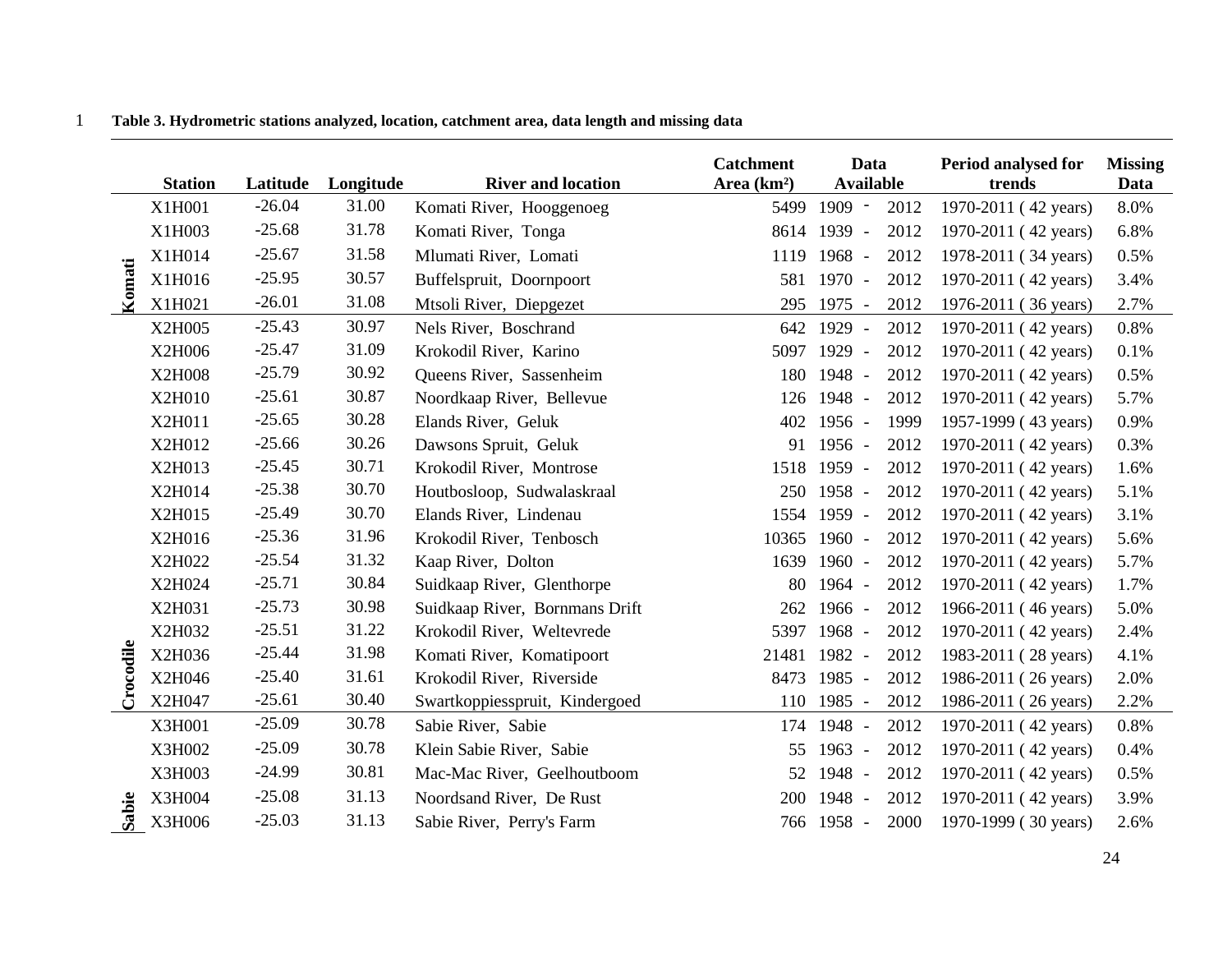| <b>X3H008</b>            | -24.77   | 31.39 | Sand River, Exeter                 | 1064 1967 -  |      | 2011 1968-2011 (43 years) | 15.5% |
|--------------------------|----------|-------|------------------------------------|--------------|------|---------------------------|-------|
| X3H011                   | $-24.89$ | 31.09 | Marite River, Injaka               | 212 1978 -   |      | 2012 1979-2011 (32 years) | 7.6%  |
| X3H015                   | $-25.15$ | 31.94 | Sabie River, Lower Sabie Rest Camp | 5714 1986 -  | 2012 | 1988-2011 (24 years)      | 8.2%  |
| X3H021                   | -24.97   | 31.52 | Sabie River, Kruger Gate           | 2407 1990 -  |      | 2012 1991-2011 (21 years) | 10.8% |
|                          | $-25.44$ | 31.99 | Incomati River, Ressano Garcia     | 21200 1948 - |      | 2011 1970-2011 (42 years) | 9.0%  |
| Lower<br>Loomati<br>LE43 | $-25.03$ | 32.65 | Incomati River, Magude             | 37500 1952 - | 2011 | 1970-2011 (42 years)      | 3.5%  |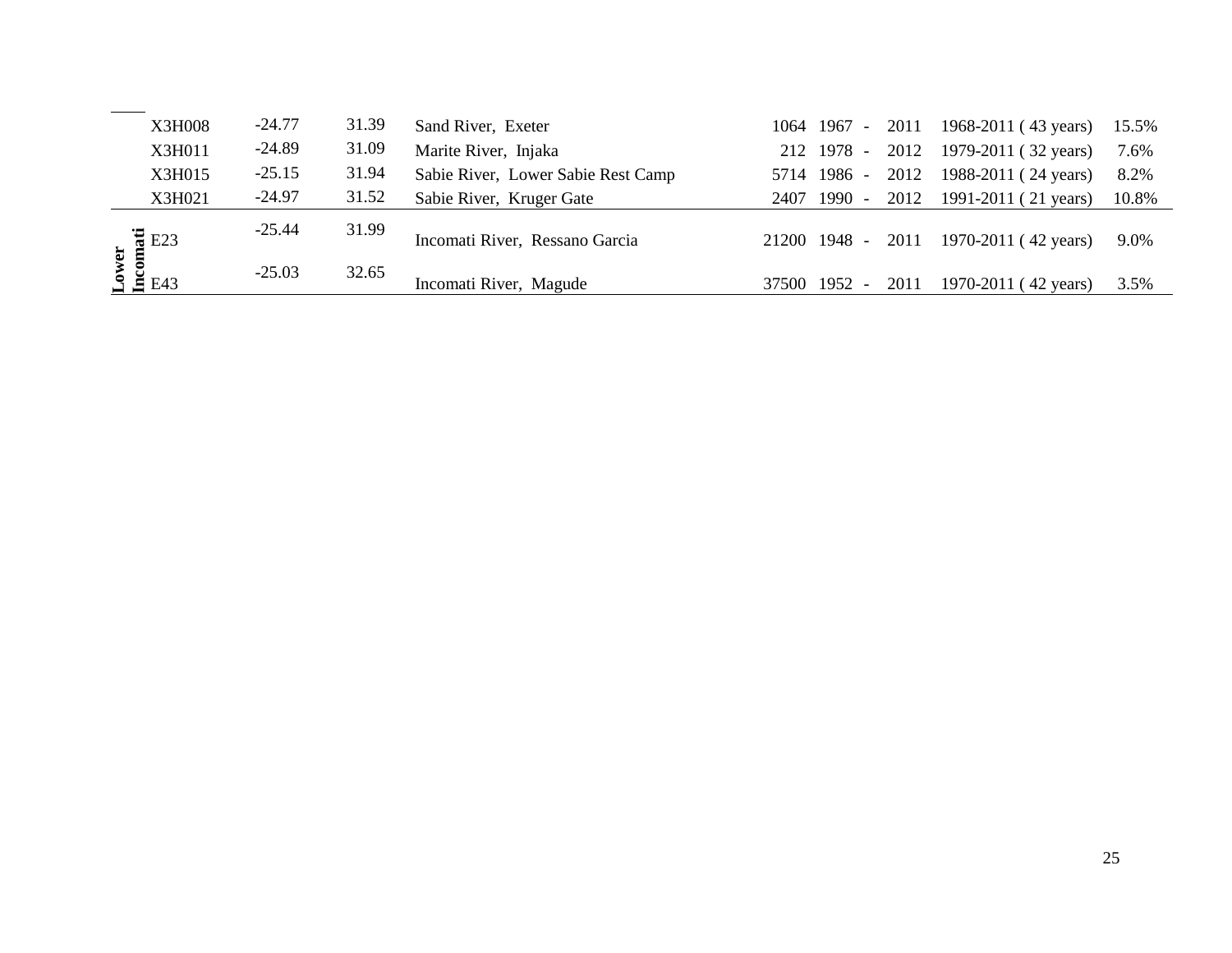1 **Table 4. Hydrologic parameters used in Range of Variability Approach [\(Richter et al., 1996\)](#page-18-4)**

| <b>Indicators of Hydrologic</b><br><b>Alteration Group</b>            | <b>Regime</b><br><b>Characteristics</b> | <b>Hydrological parameters</b>                                                           |
|-----------------------------------------------------------------------|-----------------------------------------|------------------------------------------------------------------------------------------|
| Group 1: Magnitude of monthly<br>water conditions                     | Magnitude timing                        | Mean value for each calendar month                                                       |
| Group 2: Magnitude and duration<br>of annual extreme water conditions | Magnitude<br>duration                   | Annual minima and maxima based on<br>one, three, seven, thirty and ninety day(s)<br>mean |
| Group 3: Timing of annual extreme<br>water conditions                 | Timing                                  | Julian date of each annual 1-day<br>maximum and minimum                                  |
| Group 4: Frequency and duration<br>of high/low pulses                 | Frequency and<br>duration               | No. of high and low pulses each year                                                     |
|                                                                       |                                         | Mean duration of high and low pulses<br>within each year (days)                          |
| Group 5: Rate/Frequency of water<br>condition changes                 | Rates of change<br>of frequency         | Means of all positive and negative<br>differences between consecutive daily<br>values    |
|                                                                       |                                         | No. of rises and falls                                                                   |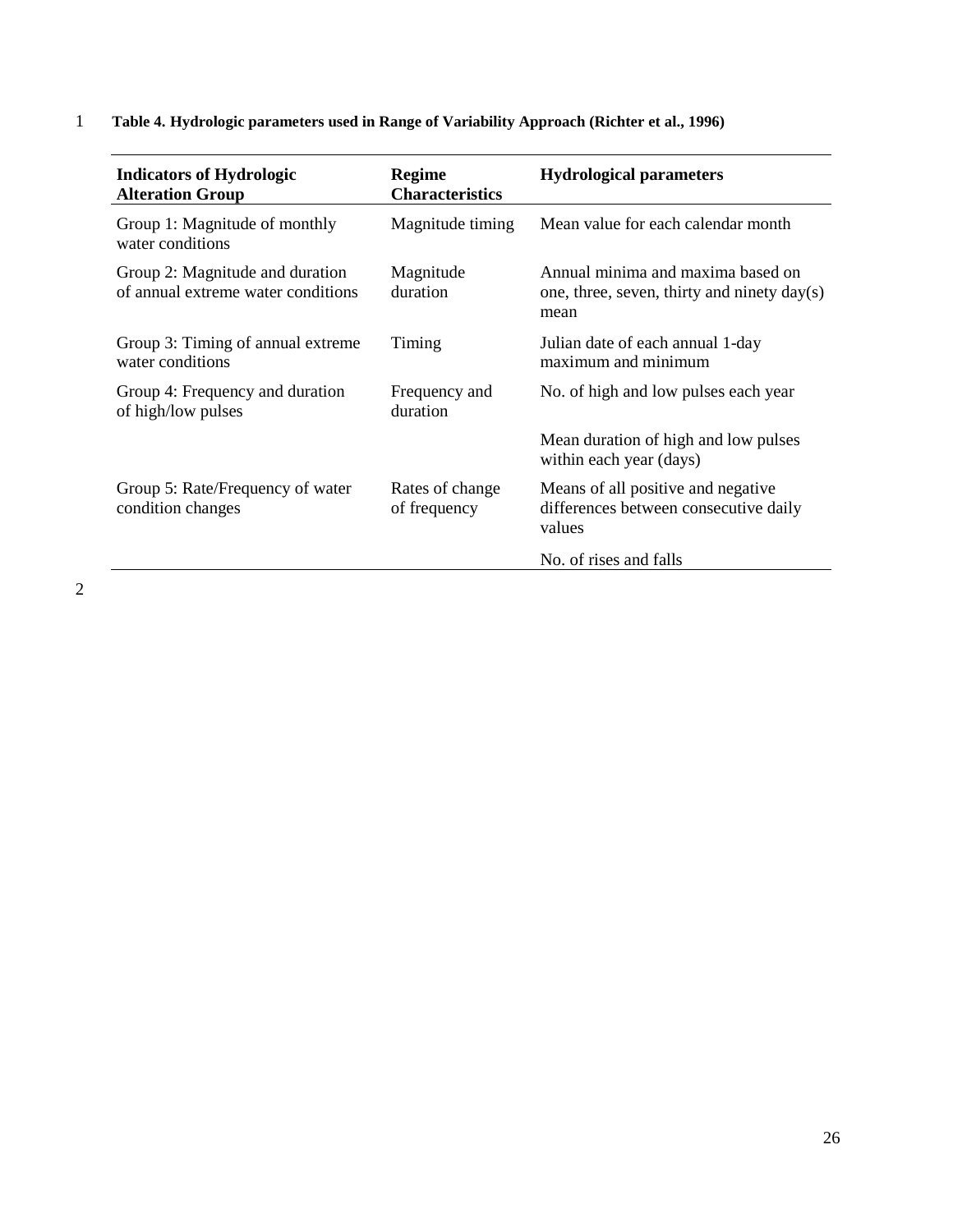**Table 5. Description of rainfall stations analyzed for trends, also the long term Mean Annual Precipitation (MAP) in mma-1** 1 **, the standard variation, and** 

3 **and F-test of stability of variance)**

<span id="page-26-0"></span>

|                  |                      |          |           |                           |                    | ${\bf P}$              |                               |                           |                                 |                  |
|------------------|----------------------|----------|-----------|---------------------------|--------------------|------------------------|-------------------------------|---------------------------|---------------------------------|------------------|
| <b>Name</b>      | <b>Station ID</b>    | Latitude | Longitude | <b>Altitude</b><br>[MASL] | <b>MAP</b><br>[mm] | <b>Reliable</b><br>[%] | <b>Mean</b><br>[mm $a^{-1}$ ] | St.Dev.<br>[mm $a^{-1}$ ] | <b>Trend</b><br><b>Spearman</b> | <b>Pettitt</b>   |
| Machadodorp      | 0517430W             | $-25.67$ | 30.25     | 1563                      | 781                | 79.6                   | 773                           | 134                       |                                 |                  |
| Badplaas (Pol)   | 0518088 W            | $-25.97$ | 30.57     | 1165                      | 829                | 90.6                   | 817                           | 153                       |                                 |                  |
| Kaapsehoop       | 0518455W             | $-25.58$ | 30.77     | 1564                      | 1443               | 78.5                   | 1461                          | 286                       |                                 | Decr (1975)      |
| Mac Mac (Bos)    | 0594539 W            | $-24.98$ | 30.82     | 1295                      | 1463               | 75.1                   | 1501                          | 287                       |                                 |                  |
| Spitskop (Bos)   | 0555579 W            | $-25.15$ | 30.83     | 1395                      | 1161               | 68.5                   | 1197                          |                           | 266 Decr                        | Decr (1978)*     |
| Alkmaar          | 0555567 W            | $-25.45$ | 30.83     | 715                       | 830                | 95.2                   | 874                           | 172                       |                                 |                  |
| Oorschot         | 0518859W             | $-25.80$ | 30.95     | 796                       | 787                | 92.2                   | 775                           | 185                       |                                 |                  |
| Bosbokrand (Pol) | 0595110W             | $-24.83$ | 31.07     | 778                       | 982                | 82.4                   | 919                           | 297                       |                                 | $Decr(1978)^*$   |
| Pretoriuskop     | 0556460W             | $-25.17$ | 31.18     | 625                       | 707                | 60.0                   | 734                           | 188                       |                                 |                  |
| Riverbank        | 0519310W             | $-25.67$ | 31.23     | 583                       | 683                | 70.5                   | 782                           | 163                       | Incr                            | Incr $(1977)$ ** |
| Piggs Pig        | 0519448 A            | $-25.97$ | 31.25     | 1029                      | 1024               | 40.1                   | 1075                          | 315                       | Decr                            | Decr $(1978)*$   |
| Skukuza          | 0596179 W            | $-25.00$ | 31.58     | 300                       | 560                | 63.1                   | 566                           | 140                       |                                 |                  |
| Riverside        | 0557115W             | $-25.42$ | 31.60     | 315                       | 547                | 66.5                   | 520                           | 187                       |                                 |                  |
| Satara           | 0639504 W            | $-24.40$ | 31.78     | 257                       | 568                | 42.1                   | 602                           | 151                       | Incr                            | Incr(1971)       |
| Fig Tree         | 0520589 W            | $-25.82$ | 31.83     | 256                       | 591                | 63.4                   | 594                           | 145                       | Decr                            | Decr (1978)*     |
| Tsokwane         | 0596647W             | $-24.78$ | 31.87     | 262                       | 540                | 66.1                   | 544                           | 134                       |                                 | Incr $(1971)^*$  |
| Krokodilbrug     | 0557712W             | $-25.37$ | 31.90     | 192                       | 584                | 62.9                   | 590                           | 147                       |                                 |                  |
| Moamba           | P821<br>M            | $-25.60$ | 32.23     | 108                       | 632                | 63.9                   | 633                           | 185                       |                                 |                  |
| Xinavane         | M<br>P <sub>10</sub> | $-25.07$ | 32.87     | 18                        | 853                | 76.2                   | 773                           | 241                       |                                 |                  |
| Manhica          | P63<br>M             | $-25.40$ | 32.80     | 33                        | 883                | 86.2                   | 903                           | 275                       |                                 | Incr $(1970)$ ** |

**Analysis for the period 1950 to 2011**

\* Significant change with 2.5% significance level with T-Test of stability of mean

\*\* Significant change with 2.5% significance level with T-Test of stability of mean and F-Test of stability of variance

<sup>2</sup> **detection of trend (confidence level of 95% using Spearman Test) and occurrence change point (using Pettitt Test followed by T-test of stability of mean**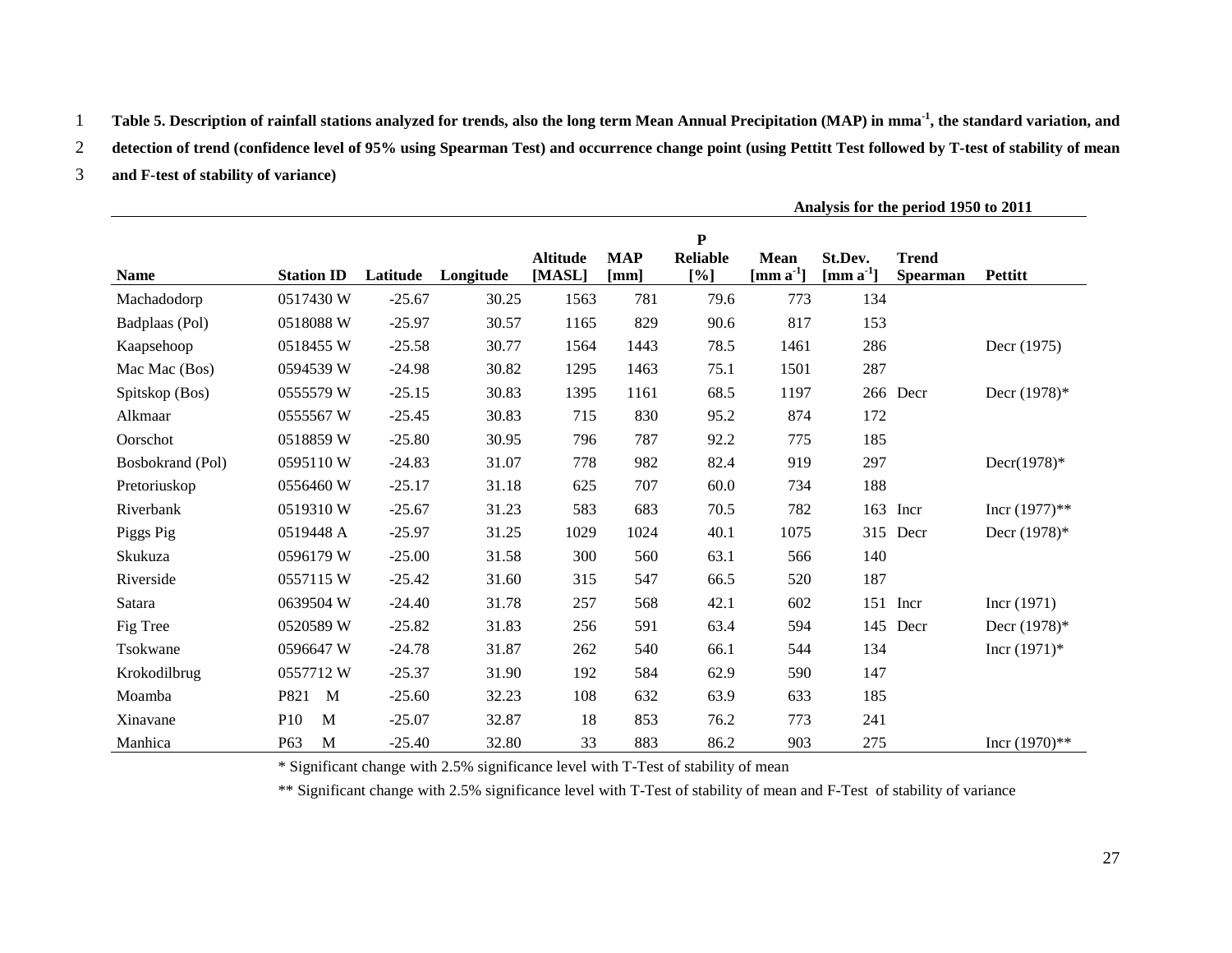- *Explanatory Note: MAP is the Mean Annual Precipitation, and P reliable is the percentage of reliable data for the rainfall station, as assessed by [Lynch \(2003\)](#page-16-11) for the period*
- *1905 to 1999. The mean refers to the average of total annual precipitation for the period of 1950 to 2011. On the column trend Spearman only stations that had trend significant at*
- *95% confidence level are indicated with Decr or Incr, corresponding to decreasing or increasing trend, respectively. On the column Pettitt, the direction of change and year are*
- *indicated, as well as the significance of the change point*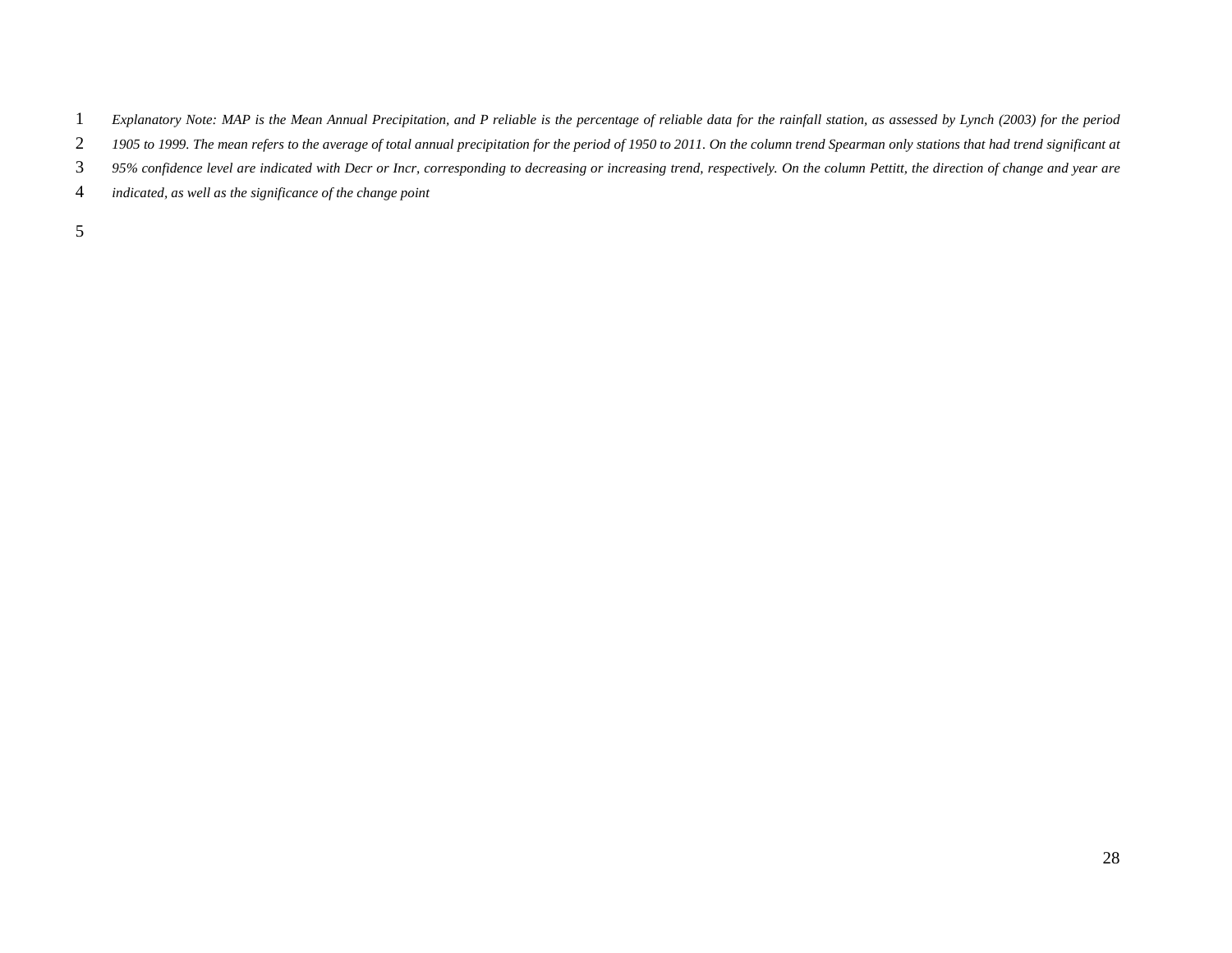# 1 **Table 6. Hydrological indicators of main sub-catchments**

<span id="page-28-0"></span>

| <b>KOMATI</b><br><b>STREAMFLOW</b> |                                      |                      | <b>CROCODILE</b> |                      | <b>INCOMATI</b> |                      | <b>SABIE</b> |                      | <b>INCOMATI</b> |                      |        |
|------------------------------------|--------------------------------------|----------------------|------------------|----------------------|-----------------|----------------------|--------------|----------------------|-----------------|----------------------|--------|
| <b>INDICATORS</b>                  | <b>UNITS</b>                         | X1H003 - TONGA       |                  | X2H016 - TENBOSH     |                 | X2H036 - KOMATIPOORT |              | X3H015 - LOWER SABIE |                 | E43 - MAGUDE         |        |
| <b>Period of Analysis:</b>         |                                      | 1970-2011 (42 years) |                  | 1970-2011 (42 years) |                 | 1983-2011 (28 years) |              | 1988-2011 (24 years) |                 | 1970-2011 (42 years) |        |
| Drainage area                      | km <sup>2</sup>                      | 8614                 |                  | 10365                |                 | 21481                |              | 5714                 |                 | 37500                |        |
|                                    |                                      | Median               | $CD**$           | Median               | $CD**$          | Median               | $CD**$       | Median               | $CD**$          | Median               | $CD**$ |
| Annual*                            | $m^3s^{\text{-}1}$                   | 16.94                | 2.14             | 21.35                | 1.97            | 34.28                | 2.11         | 17.35                | 2.31            | 47.44                | 2.01   |
| October                            | $\mathrm{m}^3\mathrm{s}^{\text{-}1}$ | 3.95                 | 1.47             | 2.54                 | 1.88            | 2.24                 | 1.87         | 3.08                 | 0.92            | 8.72                 | 1.21   |
| November                           | $m^3s^{-1}$                          | 5.72                 | 1.94             | 5.75                 | 2.35            | 7.09                 | 3.88         | 4.81                 | 1.09            | 16.14                | 1.49   |
| December                           | $m^3s^{-1}$                          | 11.46                | 2.09             | 15.07                | 1.48            | 18.79                | 2.63         | 10.83                | 1.49            | 22.91                | 2.90   |
| January                            | $m^3s^{-1}$                          | 17.26                | 1.82             | 20.68                | 1.47            | 34.47                | 1.52         | 18.52                | 1.35            | 37.96                | 1.35   |
| February                           | $m^3s^{-1}$                          | 25.09                | 1.95             | 31.37                | 2.01            | 29.77                | 2.80         | 16.33                | 1.84            | 45.09                | 3.21   |
| March                              | $m^3s^{-1}$                          | 18.33                | 1.74             | 27.15                | 1.63            | 42.15                | 1.90         | 19.51                | 2.30            | 51.75                | 2.32   |
| April                              | $m^3s^{-1}$                          | 11.64                | 1.74             | 19.82                | 1.37            | 24.10                | 2.13         | 13.69                | 1.13            | 34.90                | 2.03   |
| May                                | $m^3s^{-1}$                          | 8.03                 | 1.41             | 9.11                 | 1.68            | 9.98                 | 2.16         | 7.04                 | 1.64            | 17.85                | 1.86   |
| June                               | $m^3s^{-1}$                          | 4.96                 | 1.90             | 5.66                 | 1.62            | 7.10                 | 2.45         | 5.64                 | 1.25            | 14.04                | 1.44   |
| July                               | $m^3s^{-1}$                          | 3.77                 | 1.98             | 4.56                 | 1.48            | 4.72                 | 2.28         | 3.79                 | 1.18            | 10.41                | 1.47   |
| August                             | $m^3s^{-1}$                          | 2.67                 | 1.63             | 2.63                 | 1.71            | 2.51                 | 1.35         | 3.40                 | 1.08            | 8.46                 | 1.41   |
| September                          | $\mathrm{m}^3\mathrm{s}^{\text{-}1}$ | 2.43                 | 1.47             | 2.08                 | 1.81            | 2.24                 | 1.51         | 2.69                 | 1.15            | 7.06                 | 1.11   |
| 1-day minimum                      | $m^3s^{-1}$                          | 0.31                 | 4.04             | 0.24                 | 2.64            | 0.14                 | 5.29         | 1.45                 | 1.13            | 2.49                 | 1.48   |
| 3-day minimum                      | $m^3s^{-1}$                          | 0.38                 | 3.38             | 0.32                 | 2.16            | 0.25                 | 3.76         | 1.53                 | 1.08            | 2.71                 | 1.76   |
| 7-day minimum                      | $m^3s^{-1}$                          | 0.59                 | 2.55             | 0.40                 | 2.88            | 0.33                 | 4.35         | 1.60                 | 1.16            | 3.01                 | 1.61   |
| 30-day minimum                     | $\mathrm{m}^3\mathrm{s}^{\text{-}1}$ | 1.46                 | 2.13             | 1.52                 | 1.79            | 1.29                 | 2.08         | 2.01                 | 1.12            | 4.84                 | 1.37   |
| 90-day minimum                     | $\mathrm{m}^3\mathrm{s}^{\text{-}1}$ | 3.69                 | 1.47             | 3.45                 | 1.34            | 3.17                 | 2.09         | 3.02                 | 1.23            | 8.14                 | 1.38   |
| 1-day maximum                      | $m^3s^{-1}$                          | 134.4                | 1.26             | 142.2                | 1.38            | 274.3                | 1.00         | 113                  | 2.51            | 381.5                | 1.80   |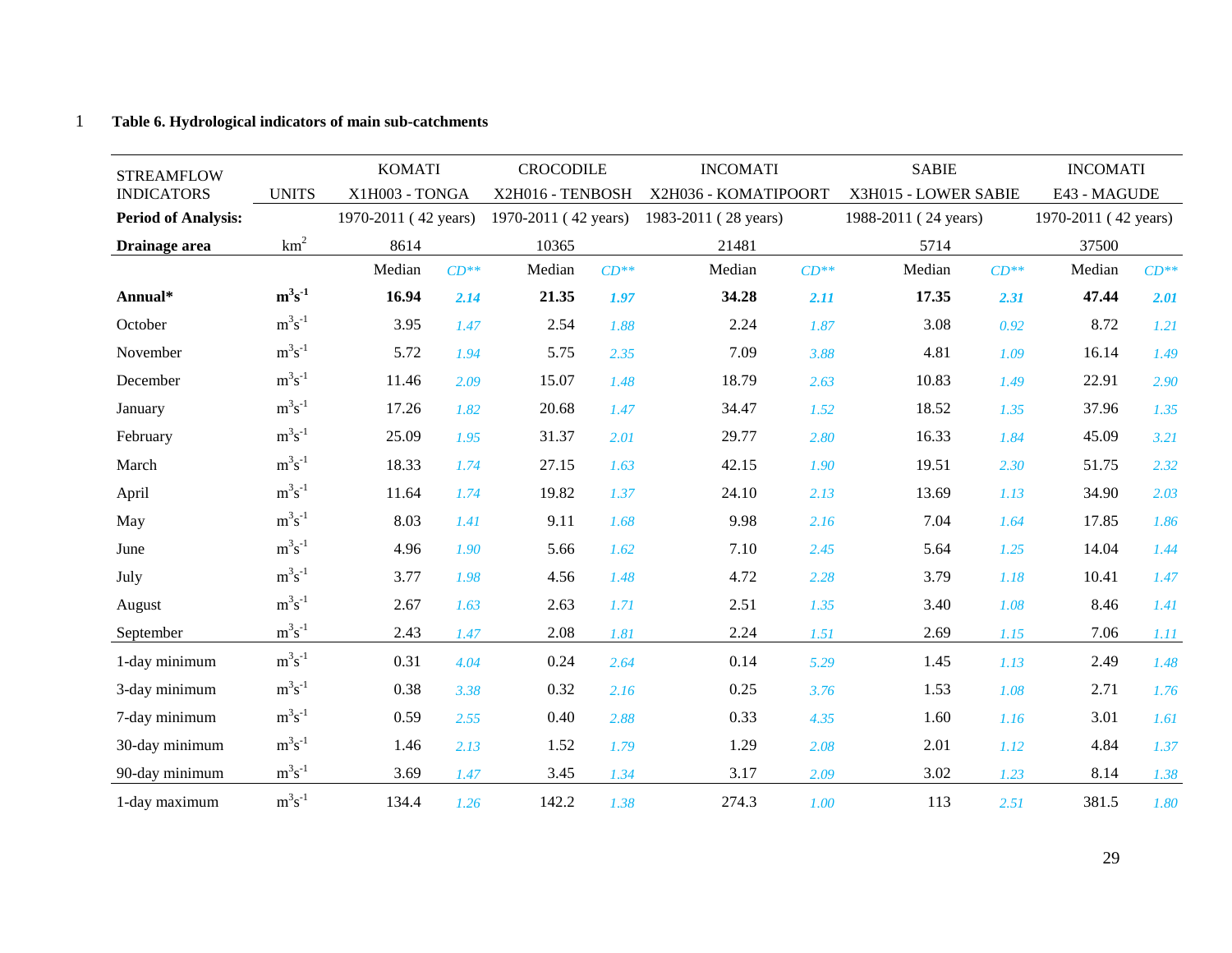| 3-day maximum       | $m^3s^{-1}$    | 102.9          | 1.50    | 126.9          | 1.33    | 232.9   | 1.15    | 87.62          | 2.60    | 344.1          | 1.74    |
|---------------------|----------------|----------------|---------|----------------|---------|---------|---------|----------------|---------|----------------|---------|
| 7-day maximum       | $m^3s^{-1}$    | 81.79          | 1.59    | 107.4          | 1.20    | 201.4   | 1.13    | 62.55          | 2.27    | 273.7          | 1.56    |
| 30-day maximum      | $m^3s^{-1}$    | 54.39          | 1.45    | 76.98          | 1.28    | 109.6   | 1.33    | 37.66          | 1.93    | 156.7          | 1.45    |
| 90-day maximum      | $m^3s^{-1}$    | 39.19          | 1.33    | 45.08          | 1.16    | 68.69   | 1.71    | 28.06          | 1.47    | 102            | 1.32    |
|                     | Julian         |                |         |                |         |         |         |                |         |                |         |
| Date of minimum     | Date           | 275            | 0.10    | 274            | 0.12    | 281.5   | 0.15    | 278.5          | 0.06    | 290.5          | 0.21    |
|                     | Julian         |                |         |                |         |         |         |                |         |                |         |
| Date of maximum     | Date           | 38.5           | 0.16    | 33             | 0.11    | 35.5    | 0.19    | 20.5           | 0.17    | 39.5           | 0.14    |
| Low pulse count     | N <sub>0</sub> | 6              | 1.63    | $\overline{4}$ | 1.63    | 5       | 1.55    | $\overline{4}$ | 1.00    | 3              | 1.33    |
| Low pulse duration  | Days           | 5.5            | 1.41    | 5              | 1.60    | 3.5     | 0.71    | 6.5            | 1.69    | 6.75           | 2.09    |
| High pulse count    | N <sub>0</sub> | 6              | 0.75    | $\overline{4}$ | 1.25    | 5       | 0.95    | $\overline{4}$ | 0.69    | $\overline{4}$ | 0.75    |
| High pulse duration | Days           | $\overline{4}$ | 1.31    | $\overline{4}$ | 2.13    | 4.5     | 1.28    | 5              | 2.10    | 8.5            | 1.03    |
| Rise rate           | $m^3s^{-1}$    | 0.7095         | 1.39    | 0.64           | 0.98    | 1.161   | 1.38    | 0.404          | 1.12    | 1.058          | 1.43    |
| Fall rate           | $m^3s^{-1}$    | $-0.7295$      | $-0.98$ | $-0.61$        | $-0.78$ | $-1.38$ | $-1.28$ | $-0.2398$      | $-1.10$ | $-0.6278$      | $-2.31$ |
| Number of reversals | N <sub>o</sub> | 111.5          | 0.26    | 113            | 0.42    | 121     | 0.18    | 95             | 0.29    | 86             | 0.49    |

\* On the annual statistics mean and coefficient of variation were used

1 \*\*CD is the coefficient of dispersion. More details about CD are available in text.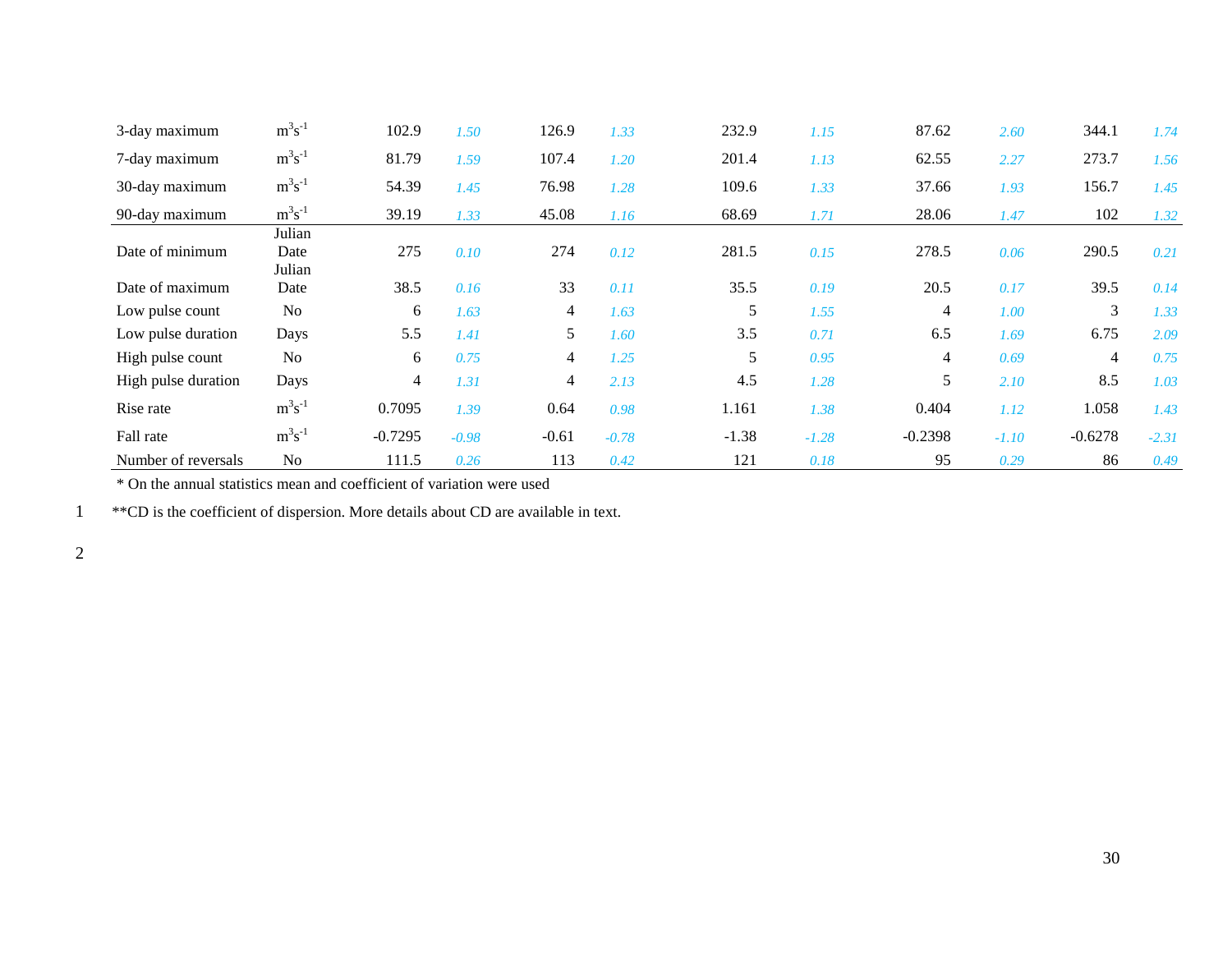# 1 **Table 7. Trends of the hydrological indicators for the period 1970-2011. In bold are significant trends at 95% confidence level.**

2

<span id="page-30-0"></span>

| <b>STREAMFLOW</b>          |                                    | <b>KOMATI</b>        |                      | <b>CROCODILE</b> |          | <b>SABIE</b>         | <b>INCOMATI</b>      |                      | <b>INCOMATI</b>      |       |  |
|----------------------------|------------------------------------|----------------------|----------------------|------------------|----------|----------------------|----------------------|----------------------|----------------------|-------|--|
| <b>INDICATORS</b>          | X1H003 - TONGA                     |                      |                      | X2H016 - TENBOSH |          | X3H015 - LOWER SABIE | X2H036 - KOMATIPOORT |                      | E43 - MAGUDE         |       |  |
| <b>Period of Analysis:</b> |                                    | 1970-2011 (42 years) | 1970-2011 (42 years) |                  |          | 1988-2011 (24 years) |                      | 1983-2011 (28 years) | 1970-2011 (42 years) |       |  |
| Drainage area $[km^2]$     | 8614                               |                      | 10365                |                  | 5714     |                      | 21481                |                      |                      | 37500 |  |
|                            | Slope<br>Pvalue<br>Slope<br>Pvalue |                      | Slope                | Pvalue           | Slope    | Pvalue               | Slope                | Pvalue               |                      |       |  |
| October                    | $-0.285$                           | 0.05                 | $-0.052$             | 0.5              | 0.017    | 0.5                  | $-0.017$             | 0.5                  | $-0.313$             | 0.25  |  |
| November                   | $-0.254$                           | 0.1                  | $-0.006$             | 0.5              | 0.263    | 0.5                  | 0.020                | 0.5                  | $-0.165$             | 0.5   |  |
| December                   | $-0.194$                           | 0.5                  | $-0.090$             | 0.5              | 0.199    | 0.5                  | 0.783                | 0.5                  | $-0.087$             | 0.5   |  |
| January                    | $-0.437$                           | 0.5                  | $-0.023$             | 0.5              | 1.493    | 0.25                 | 1.979                | 0.25                 | $-0.960$             | 0.5   |  |
| February                   | $-1.027$                           | 0.1                  | $-0.927$             | 0.25             | 0.544    | 0.5                  | $-0.486$             | 0.5                  | $-2.847$             | 0.05  |  |
| March                      | $-0.360$                           | 0.5                  | $-0.397$             | 0.5              | 0.390    | 0.5                  | $-0.112$             | 0.5                  | $-1.346$             | 0.5   |  |
| April                      | $-0.082$                           | 0.5                  | $-0.007$             | 0.5              | 0.899    | 0.25                 | 1.532                | 0.25                 | $-0.195$             | 0.5   |  |
| May                        | $-0.225$                           | 0.1                  | $-0.045$             | 0.5              | 0.416    | 0.5                  | 0.788                | 0.5                  | $-0.365$             | 0.5   |  |
| June                       | $-0.215$                           | 0.025                | 0.059                | 0.5              | 0.270    | 0.5                  | 0.470                | 0.5                  | $-0.045$             | 0.5   |  |
| July                       | $-0.179$                           | 0.005                | 0.060                | 0.5              | 0.219    | 0.5                  | 0.171                | 0.5                  | $-0.039$             | 0.5   |  |
| August                     | $-0.074$                           | 0.1                  | 0.105                | 0.5              | 0.134    | 0.25                 | 0.312                | 0.5                  | 0.090                | 0.5   |  |
| September                  | $-0.029$                           | 0.5                  | 0.134                | 0.5              | 0.081    | 0.5                  | 0.218                | 0.5                  | 0.166                | 0.25  |  |
| 1-day minimum              | $-0.027$                           | 0.025                | $-0.015$             | 0.25             | 0.061    | 0.1                  | 0.003                | 0.5                  | 0.139                | 0.001 |  |
| 3-day minimum              | $-0.029$                           | 0.025                | $-0.015$             | 0.25             | 0.061    | 0.1                  | 0.004                | 0.5                  | 0.127                | 0.005 |  |
| 7-day minimum              | $-0.038$                           | 0.05                 | $-0.015$             | 0.5              | 0.064    | 0.1                  | 0.004                | 0.5                  | 0.094                | 0.05  |  |
| 30-day minimum             | $-0.069$                           | 0.025                | $-0.025$             | 0.25             | 0.058    | 0.25                 | 0.033                | 0.5                  | 0.054                | 0.5   |  |
| 90-day minimum             | $-0.115$                           | 0.01                 | $-0.059$             | 0.25             | 0.131    | 0.1                  | 0.038                | 0.5                  | $-0.054$             | 0.5   |  |
| 1-day maximum              | $-5.143$                           | 0.25                 | $-5.425$             | 0.25             | $-2.743$ | 0.5                  | $-12.070$            | 0.25                 | $-10.580$            | 0.025 |  |
| 3-day maximum              | $-3.749$                           | 0.25                 | $-3.670$             | 0.25             | $-1.379$ | 0.5                  | $-8.171$             | 0.5                  | $-9.254$             | 0.025 |  |
| 7-day maximum              | $-2.361$                           | 0.25                 | $-2.427$             | 0.25             | 0.014    | 0.5                  | $-3.742$             | 0.5                  | $-6.722$             | 0.05  |  |
| 30-day maximum             | $-1.022$                           | 0.25                 | $-1.023$             | 0.25             | 0.662    | 0.5                  | 0.092                | 0.5                  | $-3.400$             | 0.1   |  |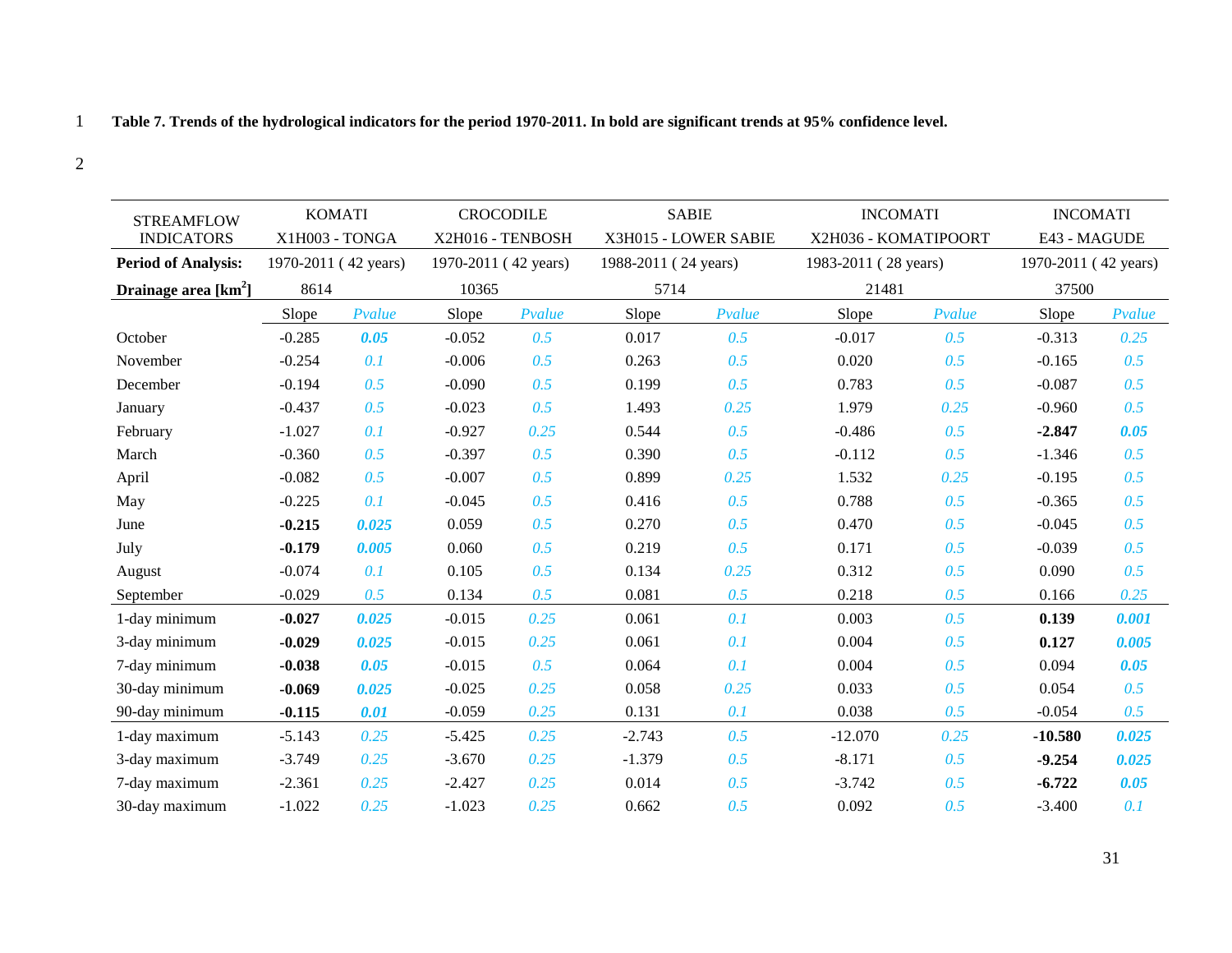| 90-day maximum      | $-0.671$ | 0.25  | $-0.576$ | 0.5   | 0.789    | 0.5  | 0.934    | 0.5  | $-2.147$ | 0.25  |
|---------------------|----------|-------|----------|-------|----------|------|----------|------|----------|-------|
| Number of zero days | 0.690    | 0.25  | $-0.005$ | 0.5   | $\theta$ | 0.5  | 0.032    | 0.5  | $-0.080$ | 0.5   |
| Base flow index     | $-0.001$ | 0.25  | 0.000    | 0.5   | 0.004    | 0.5  | 0.001    | 0.25 | 0.007    | 0.001 |
| Date of minimum     | $-0.686$ | 0.5   | 0.354    | 0.5   | 0.548    | 0.5  | $-0.420$ | 0.5  | 1.374    | 0.5   |
| Date of maximum     | 0.817    | 0.5   | 0.347    | 0.5   | $-3.222$ | 0.5  | 0.288    | 0.5  | 0.617    | 0.5   |
| Low pulse count     | 0.132    | 0.1   | 0.238    | 0.001 | $-0.045$ | 0.5  | 0.185    | 0.5  | 0.043    | 0.25  |
| Low pulse duration  | 0.068    | 0.5   | $-0.140$ | 0.5   | $-0.669$ | 0.1  | $-0.297$ | 0.25 | $-0.602$ | 0.5   |
| High pulse count    | $-0.127$ | 0.005 | 0.007    | 0.5   | $-0.023$ | 0.5  | $-0.096$ | 0.25 | $-0.068$ | 0.05  |
| High pulse duration | 0.029    | 0.5   | $-1.263$ | 0.01  | 1.081    | 0.25 | 0.144    | 0.5  | $-0.103$ | 0.5   |
| Rise rate           | $-0.007$ | 0.5   | $-0.008$ | 0.5   | 0.005    | 0.5  | 0.017    | 0.5  | $-0.034$ | 0.05  |
| Fall rate           | 0.003    | 0.5   | $-0.013$ | 0.05  | $-0.007$ | 0.5  | $-0.012$ | 0.5  | $-0.007$ | 0.5   |
| Number of reversals | 0.574    | 0.1   | 1.083    | 0.01  | 0.723    | 0.5  | 0.560    | 0.5  | 0.764    | 0.005 |